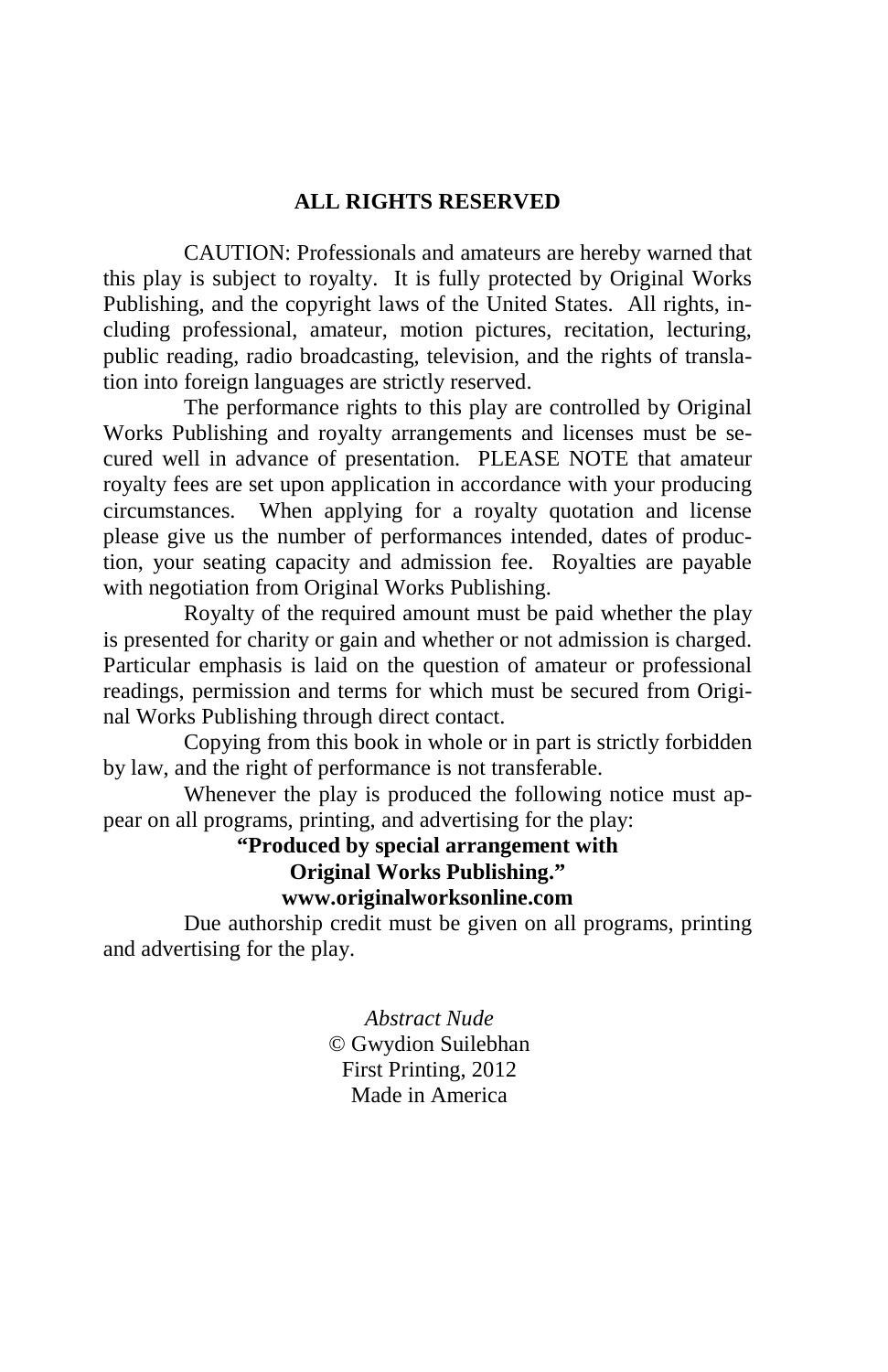## *More Great Plays From Original Works Publishing*

## **The Arctic Circle (and a recipe for Swedish pancakes) by Samantha Macher**

3 Males, 2 Females

**Synopsis**: A Brechtian comedy about a woman in a troubled marriage who travels through time, space and Sweden to reexamine her past relationships for solutions to her newly found troubles. Unable to get the clear answers she needs, she must look inside herself to find what she is looking for.

# **Cracked by Gwydion Suilebhan**

## 1 Female

**Synopsis:** Just another episode of a run-of-the-mill cooking show transforms into an intricate, otherworldly grief ritual as the program's hostess — or is she some kind of middle-class priestess? — devises increasingly elaborate ways in which to defer the simple act of cracking an egg. When it's finally time for the demonstration, will she actually be able to just… let go?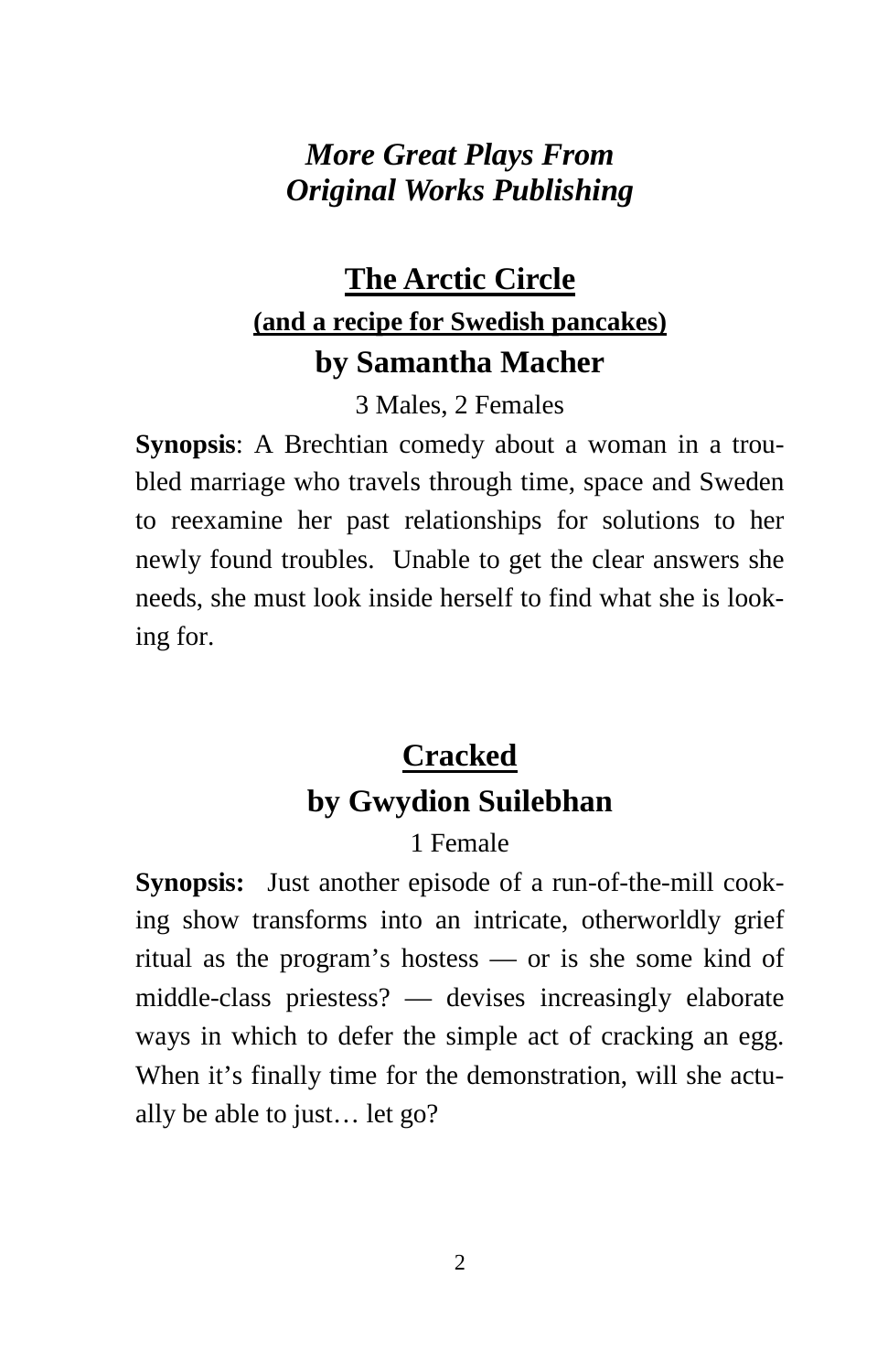# **ABSTRACT NUDE**

by

Gwydion Suilebhan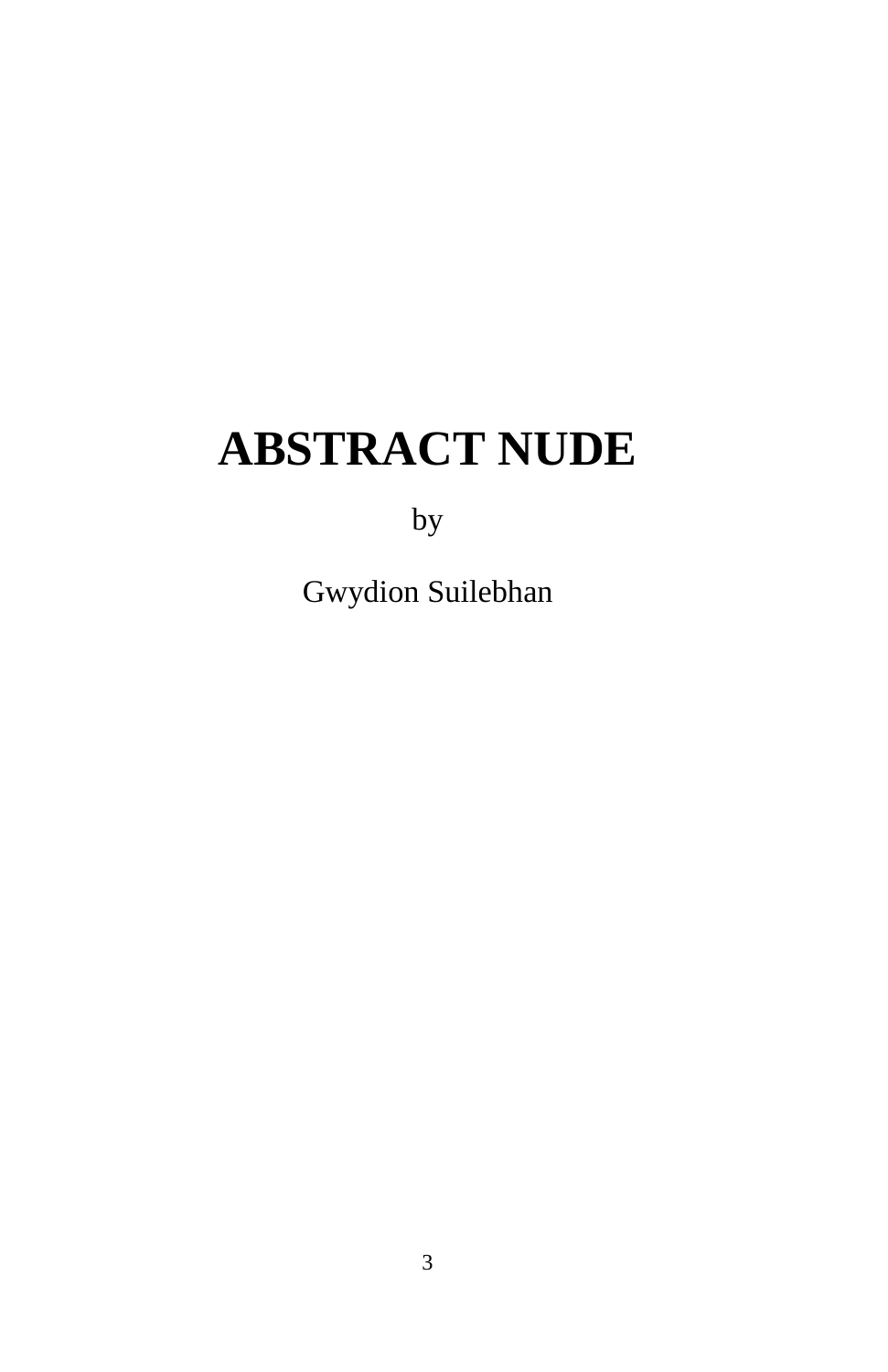### **CHARACTERS**

| Lola                              | F, late 20s     |
|-----------------------------------|-----------------|
| Hank (Henrietta), her best friend | $F$ , mid $30s$ |
|                                   |                 |
| Buggy                             | M, early 20s    |
| Tyler, his best friend            | M, early 20s    |
| Mark                              | M, early 50s    |
| Genevieve, his wife               | $Fs$ late $40s$ |
| Edward, their son                 | M, teens        |

#### **SETTINGS**

Three very different living rooms, plus an alley.

ABSTRACT NUDE was originally produced in the Capital Fringe Festival in 2007. Directed by Merry Alderman, the cast was as follows:

| Lola      | Teresa Castracane |
|-----------|-------------------|
| Hank      | <b>Jen Plants</b> |
| Buggy     | Josh Thelin       |
| Tyler     | Clay Steakley     |
| Mark      | John Lescault     |
| Genevieve | Naomi Jacobson    |
| Edward    | Peter Vance       |

And the crew:

| Scenery              | Robby Hayes            |
|----------------------|------------------------|
| Lighting             | Andrew F. Griffin      |
| Costumes             | Martin Schnellinger    |
| Sound                | <b>Charles Phaneuf</b> |
| <b>Stage Manager</b> | <b>Taryn Staples</b>   |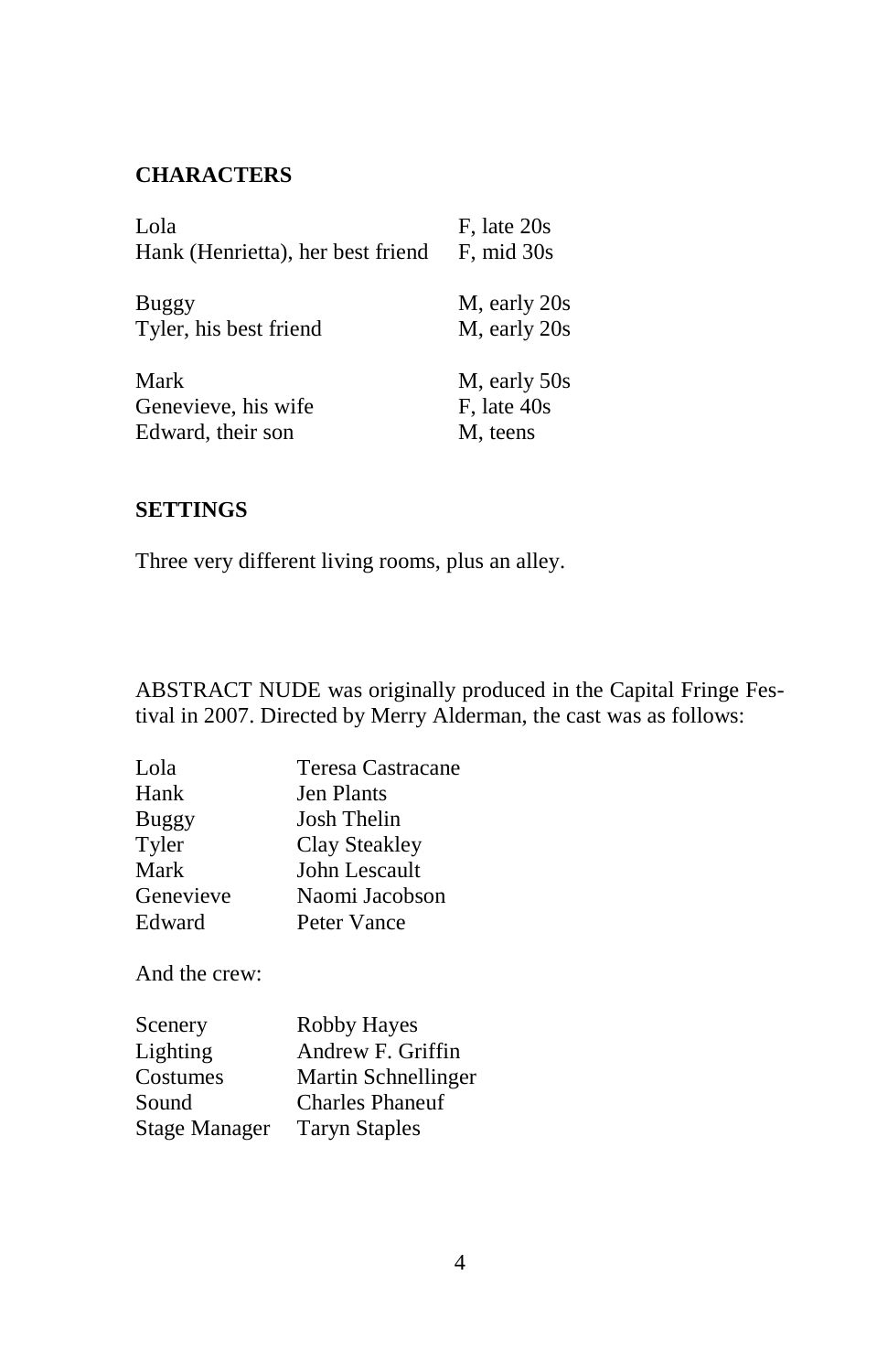#### **ABSTRACT NUDE**

#### **SCENE ONE**

*(Evening. An alley: a bare brick wall with a door—the entrance to a painter's studio. A dumpster nearby. HANK, a somewhat plain woman, enters the alley and approaches the door. She thinks about knocking, then briefly loses heart and considers leaving. After a moment in which she examines the dingy alley, she turns back to the door and knocks. No response. She knocks again, this time with a bit more force. Again, no response. She starts pounding on the door with great vigor. Her knocking is interrupted by the hurried arrival of MARK, an older man, who enters carrying a painting wrapped in plain brown paper.)* 

MARK: Has the door misbehaved in some way?

HANK: What?

MARK: You're giving it quite the spanking.

*(HANK indicates the door.)* 

HANK: Are you him?

MARK: No.

HANK: Shit.

MARK: Is he not here?

HANK: Either that or he's hiding.

*(MARK knocks, waits a bit, then knocks again more loudly. No response.)* 

MARK: Damn.

*(They both wait silently. Neither of them is inclined to leave.)* 

HANK: That one of his?

*(She indicates the painting MARK is holding.)* 

MARK: Yes.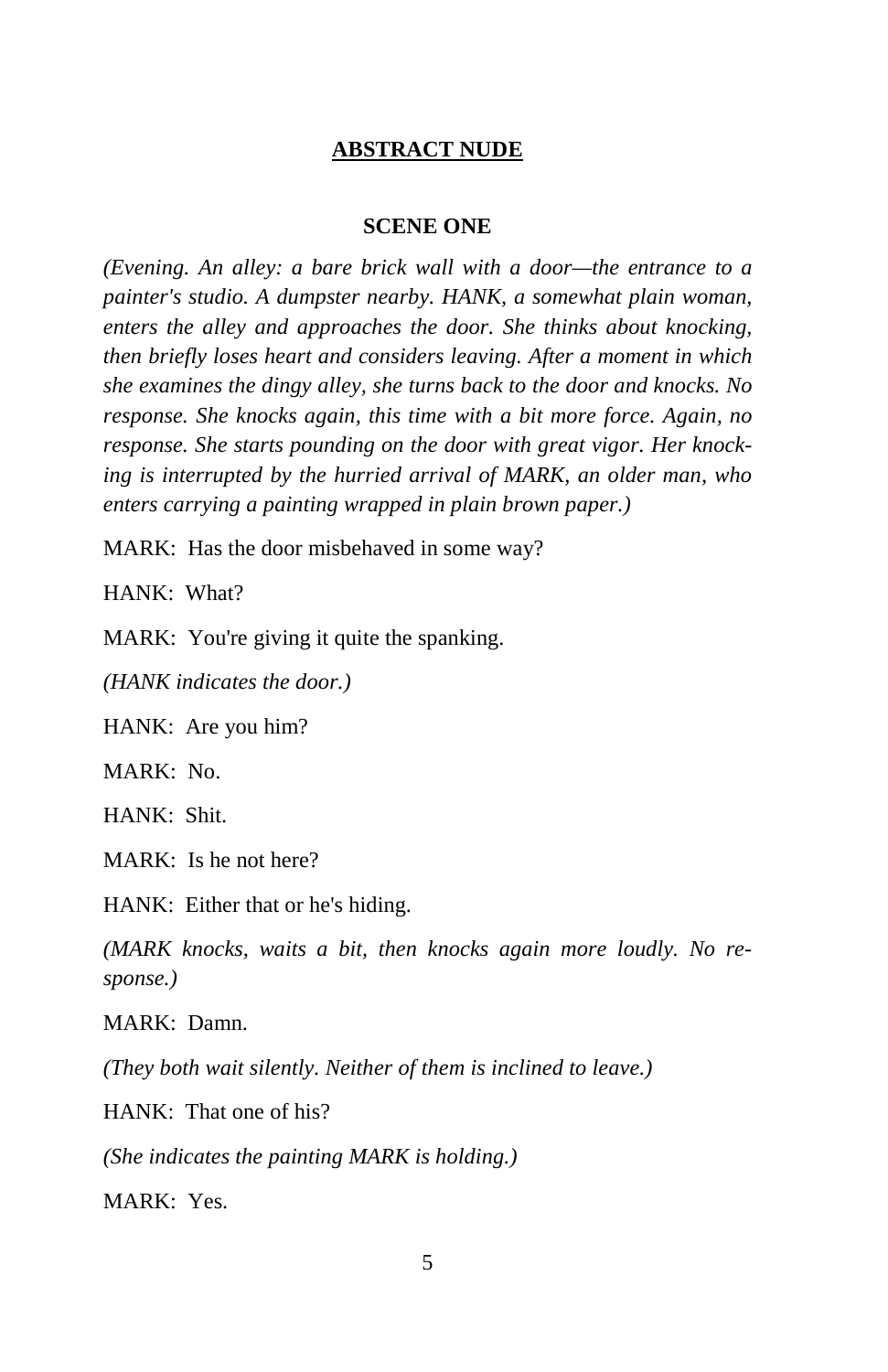- HANK: You like his work?
- MARK: Oh, no. Definitely not.
- HANK: Really?
- MARK: The way you were... *(He mimes banging the door.)* I'm guessing you don't, either.
- HANK: I suppose I don't.
- *(A long silence.)*
- MARK: Are you... meeting him here?
- HANK: No, I just... I thought he might be here. You?

MARK: Same.

*(MARK knocks. No response. HANK sits beside the door.)* 

MARK: You're waiting?

HANK: Yes.

- MARK: No matter how long it takes?
- HANK: I need to see him.
- MARK: You... a friend of his?

HANK: No. You?

MARK: No.

*(Another silence. MARK thinks of leaving, changes his mind.)* 

MARK: So... you hate his work.

*(HANK considers the question.)* 

- MARK: This is not a difficult question, I assume.
- HANK: Well, it sort of is. I mean, I did actually like it at first. But then I learned more about it, and I really couldn't stand it. It just... wasn't what I thought it was. You know how that happens?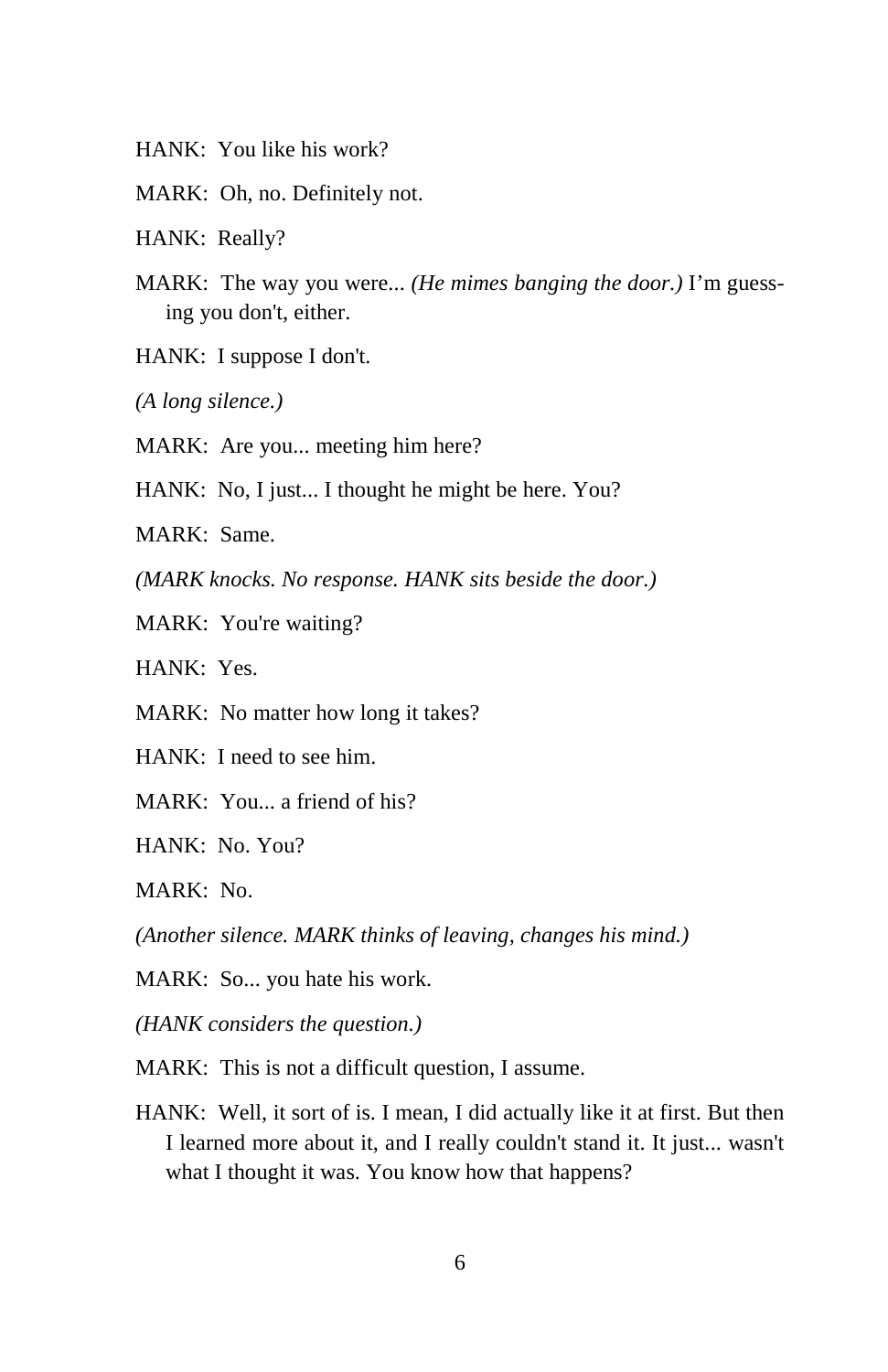MARK: It's deceitful.

- HANK: Yes. That's it. And so… what about you? You just... outright hate it.
- MARK: Had an instant distaste for it that grew into loathing the longer I spent in its presence. But I still... I understand what this is worth. Financially. Which is why I'm not going to, I don't know, throw it in that dumpster.
- HANK: Why would you say that?
- MARK: I find it dangerous.
- HANK: No, I mean... why would you put it that way? That you'd throw it in the dumpster?
- MARK: That's where trash belongs.

HANK: Oh.

- *(A quick beat.)*
- HANK: So then... why are you here?
- MARK: I'm going to force him to buy it back from me. First I'm going to scold him till he's standing in a puddle of his own sweat, and then I'm going to make him get his checkbook out.
- HANK: Well, that's... wow.
- MARK: Of course, I'm not a fool. I know he'll just turn around and sell it to someone else, but --
- HANK: Wait a minute. If you hate the thing so much, why did you buy it in the first place?
- MARK: I didn't. My goddamn wife did.

HANK: Oh.

*(A beat.)* 

- MARK: So why are you here?
- HANK: To... try to get one of his paintings back from him.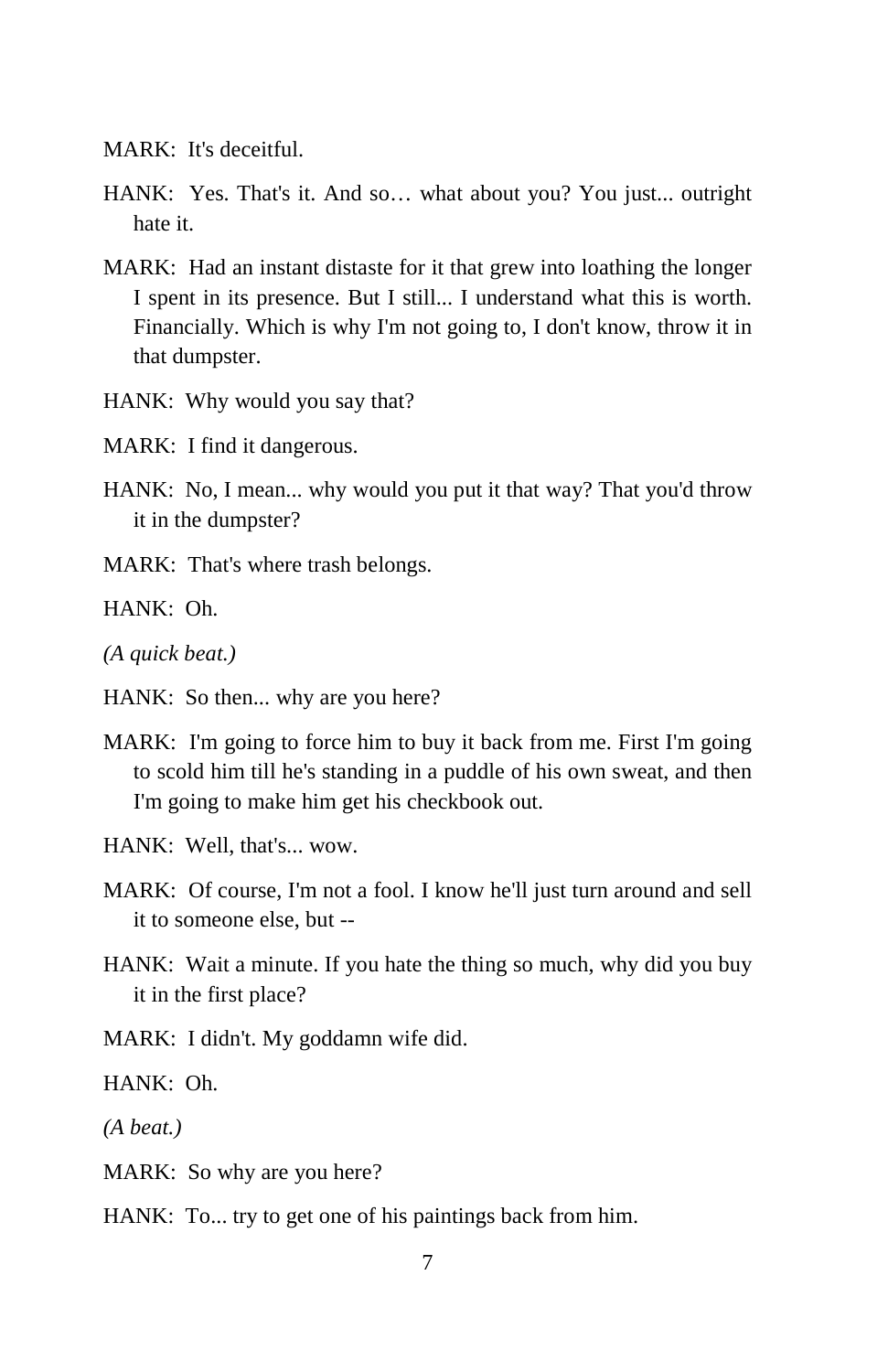- MARK: But... you said you don't --
- HANK: Not for me, for my... for a friend of mine.
- MARK: He likes this guy's work?

HANK: She.

*(A quick beat.)* 

MARK: So this... friend of yours likes this guy's work?

HANK: She has a special connection to one piece in particular.

MARK: What does that mean?

HANK: He painted her portrait.

*(MARK glances at the wrapped painting.)* 

 $\text{MARK:}$  She didn't like what he did?

HANK: Well, she sort of did. But I didn't. I told her to get rid of it. So she brought it right here to that dumpster, right to his studio door, where she knew he'd see it, and threw it away.

*(A quick beat.)* 

MARK: How wonderfully bold.

HANK: You think?

- MARK: To have the absolute conviction to give up all that... equity potential –
- HANK: Because someone else told you to?
- MARK: I happen to believe that if more people resisted their base desires and did what they were told to, what they knew to be right, the world would be a better place.
- HANK: What about... defiance? Or passion?

*(MARK holds up his painting.)* 

MARK: This is not passion. It's perversion.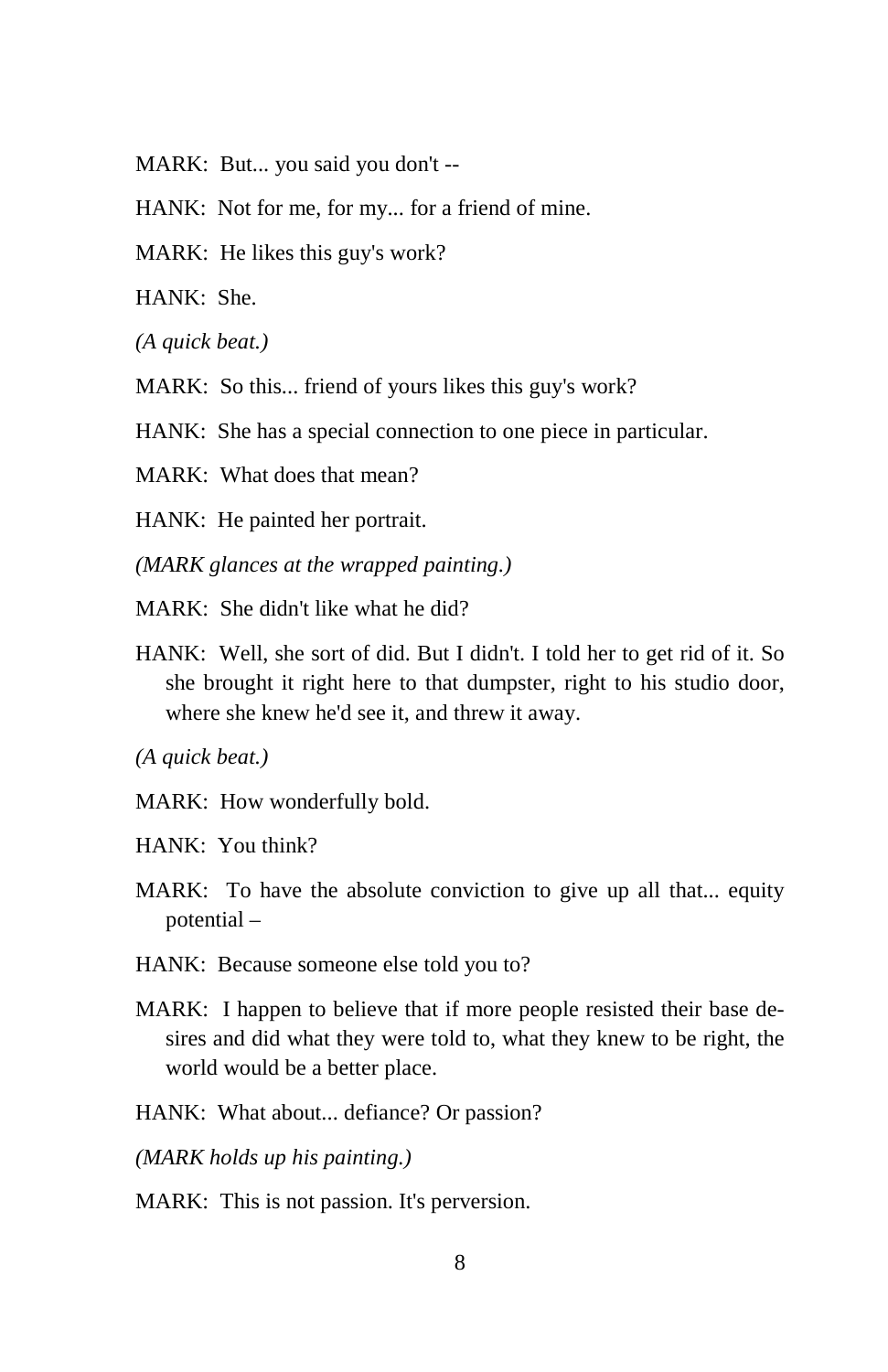HANK: Different people have different definitions of perversion.

MARK: Well, some of those people are wrong.

*(A beat.)* 

HANK: What's it a picture of?

MARK: A... woman.

HANK: Like... a portrait? Long dress, fake smile, vase full of flowers.

MARK: I wouldn't call this a portrait. It's... the pose is the sort of thing one gets caned for in certain countries. It's distinctly indecent.

HANK: In what way?

MARK: Piquing your interest?

- HANK: How is she posed?
- MARK: I thought you hated his work.
- HANK: I hate him. The painting is... something else. Can I see it?

MARK: No.

- HANK: You won't let me see it for one second?
- MARK: Why do you want to see it?

HANK: Because it sounds like my girlfriend's painting.

MARK: Oh, so she's your girlfriend now?

HANK: No, she's --

- MARK: I should probably burn it.
- HANK: You don't have the guts. You have your hands wrapped around it like it's a fistful of money.
- MARK: You have no standing on which to judge me, young lady.

HANK: Oh, I think I do.

MARK: It is a fistful of money!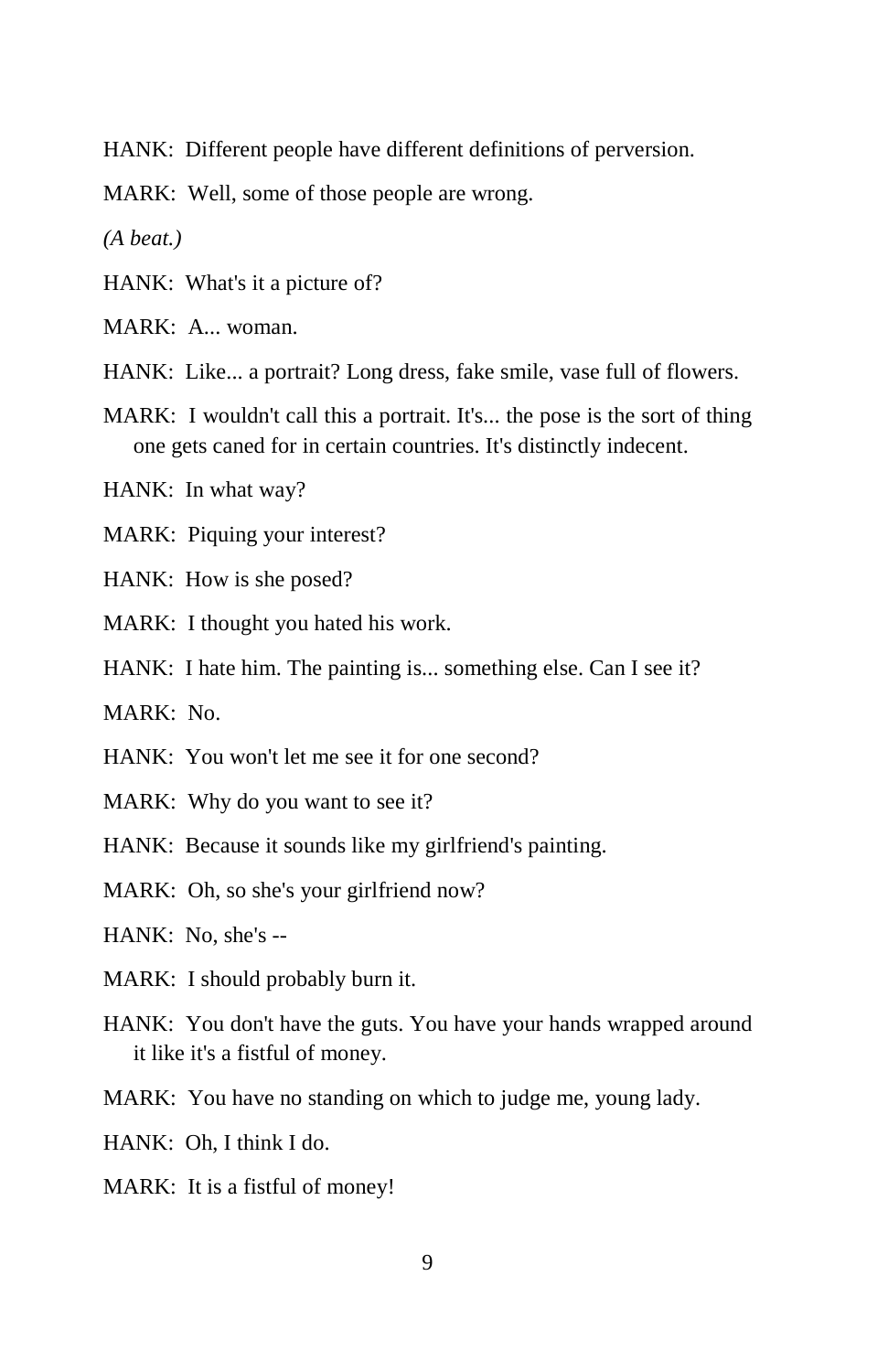HANK: It's art.

- MARK: Wait a minute! Let me get this straight. You absolutely hate it, but you also still want it. You're telling me I should treat it like garbage, but you came here to try to get it back. Where's the logic?
- HANK: I hate what it represents. But it's still beautiful.
- MARK: What, is this some lesbian thing I wouldn't understand?

HANK: It's complicated. Life is complicated!

MARK: People like you make it complicated.

HANK: What do you mean, people like me?

MARK: When you want something, but you know, deep down, you're not supposed to have it, you need to find a way to stop wanting it. To exercise discipline. It's as simple as that.

*(MARK turns to leave.)* 

HANK: Wait!

*(He stops.)* 

HANK: I can tell you feel strongly about this. I mean, I know we disagree, but I hear you. I do. But that woman, in that painting... she needs that portrait. She's desperate for it. And I want to be able to give it to her, because... I love her. So, I know we're complete strangers, but I'm asking you, as one human being to another. Help me help her.

*(A long beat.)* 

MARK: How much?

*(A quick beat.)* 

HANK: You want me to buy it?

MARK: Well, I did intend to make him pay for it, but if it means that much to you, I'll sell it to you. Though you'll have to pay a premium for depriving me of the chance to exact some revenge.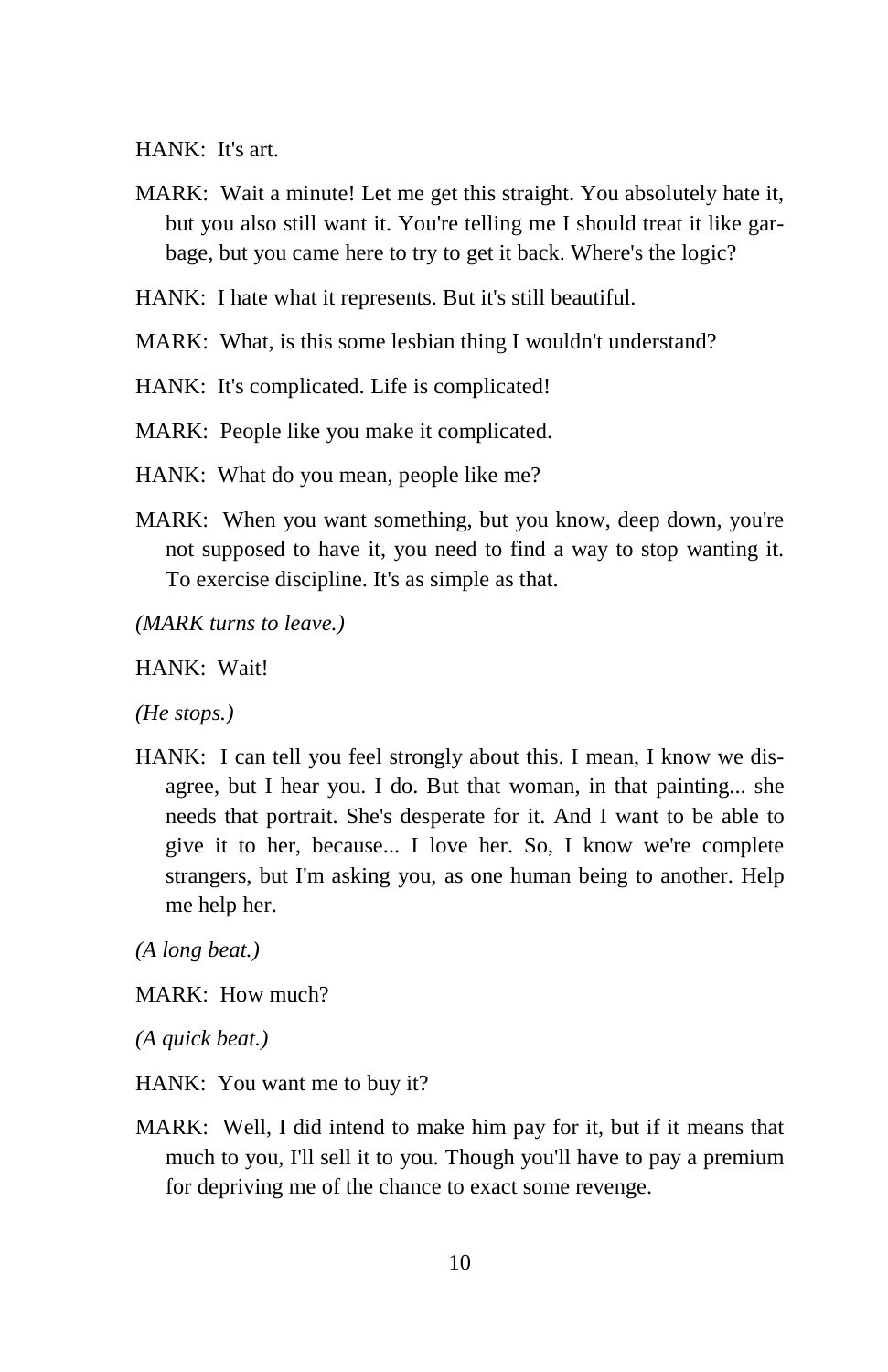*(A quick beat.)* 

HANK: I... can't afford what it's worth.

MARK: I'm sorry, then.

*(He turns again to leave.)* 

HANK: Please!

*(He stops.)* 

- HANK: At least let me see it. At least let me see it's not lost. So I can tell her it's somewhere. That it still exists.
- MARK: Look. Take my advice. Go to this woman and tell her she exists. Because that's all that really matters, trust me. This version of her, if it is her... it's nothing.

*(MARK leaves. HANK lingers, watching him go, then suddenly bangs her fists against the studio door.)* 

#### **SCENE TWO**

*(Two days earlier. The living room of a well-appointed townhouse. All is as it should be: the couch, end tables, and pillows are all poised precisely as if arranged for a photograph, though a pair of sneakers has been tossed absent-mindedly onto the floor. The walls are hung with photos of a small boy, as well as a beautiful, well-framed reproduction of a trompe l'oeil still life. GENEVIEVE, an elegant woman, enters through the front door carrying the painting, which is now unwrapped, and calls out over her shoulder.)* 

GENEVIEVE: Mark?

*(MARK enters from the bedroom.)* 

GENEVIEVE: Hello, darling.

MARK: Where have you been? We should have left for dinner five minutes ago.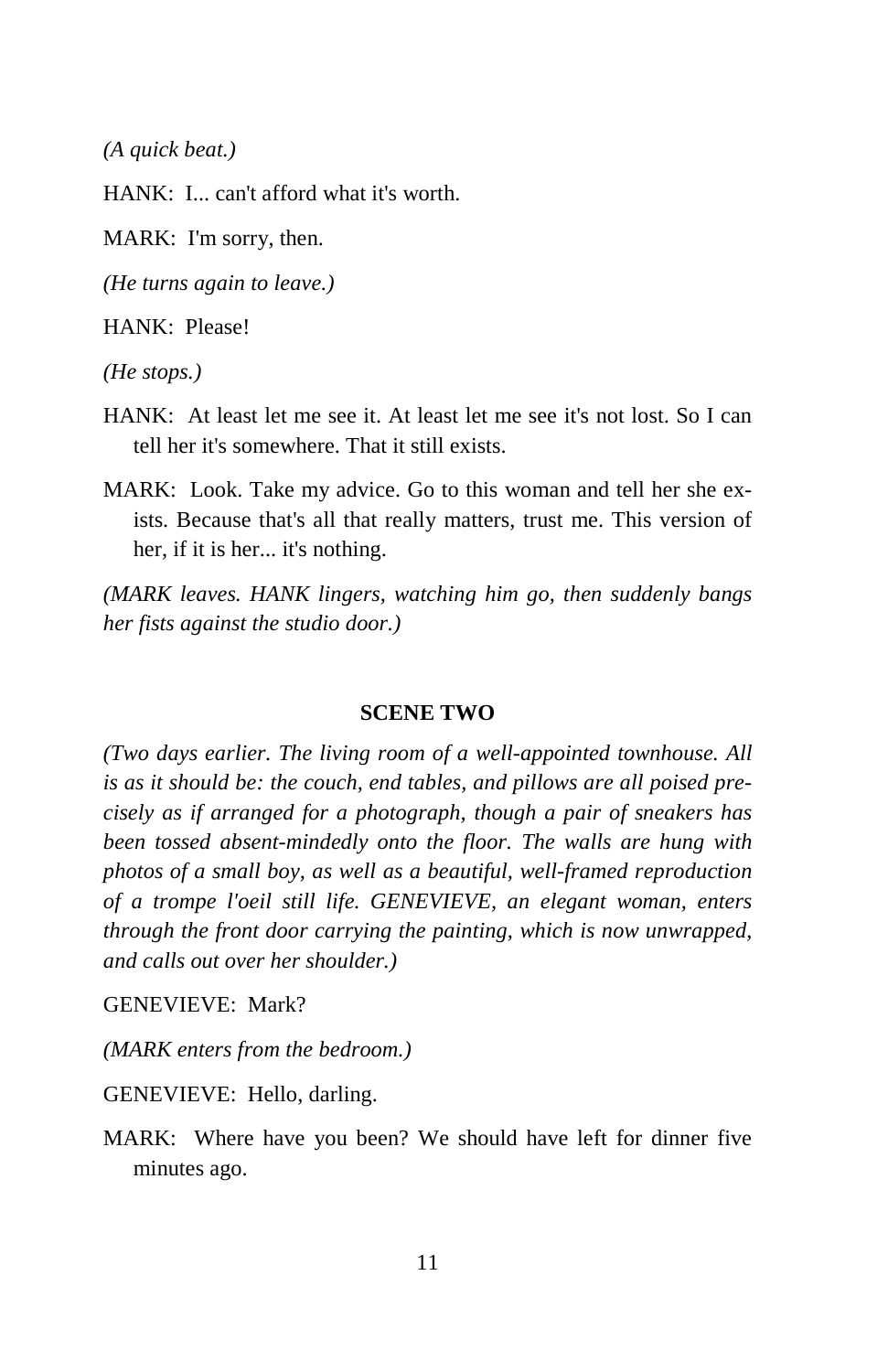GENEVIEVE: That's a fine way to greet a brilliant, beautiful woman returning home with spoils.

*(She pouts. He sighs.)* 

MARK: Show me what you found.

*(She shows him the painting.)* 

MARK: Genevieve, dear... this is hardly our style of work.

GENEVIEVE: It's a Jake Cohen.

MARK: Is that the fellow you've been on about, the new –

GENEVIEVE: Yes!

MARK: What did you pay?

GENEVIEVE: Five hundred dollars.

MARK: What?

GENEVIEVE: I know.

*(He stares at it for a long beat.)* 

MARK: In a few years, this will be... Edward's tuition.

GENEVIEVE: No, it most certainly will not.

MARK: What do you mean? We're not keeping this.

GENEVIEVE: Why not?

MARK: It's impossible.

GENEVIEVE: Anything's possible.

MARK: Do you have any idea what this could bring?

GENEVIEVE: Yes. I do. It could bring a little culture into our household. A little excitement. A little something... out of the ordinary.

*(She sets the painting down, then moves toward him seductively.)* 

GENEVIEVE: We can keep it in the bedroom.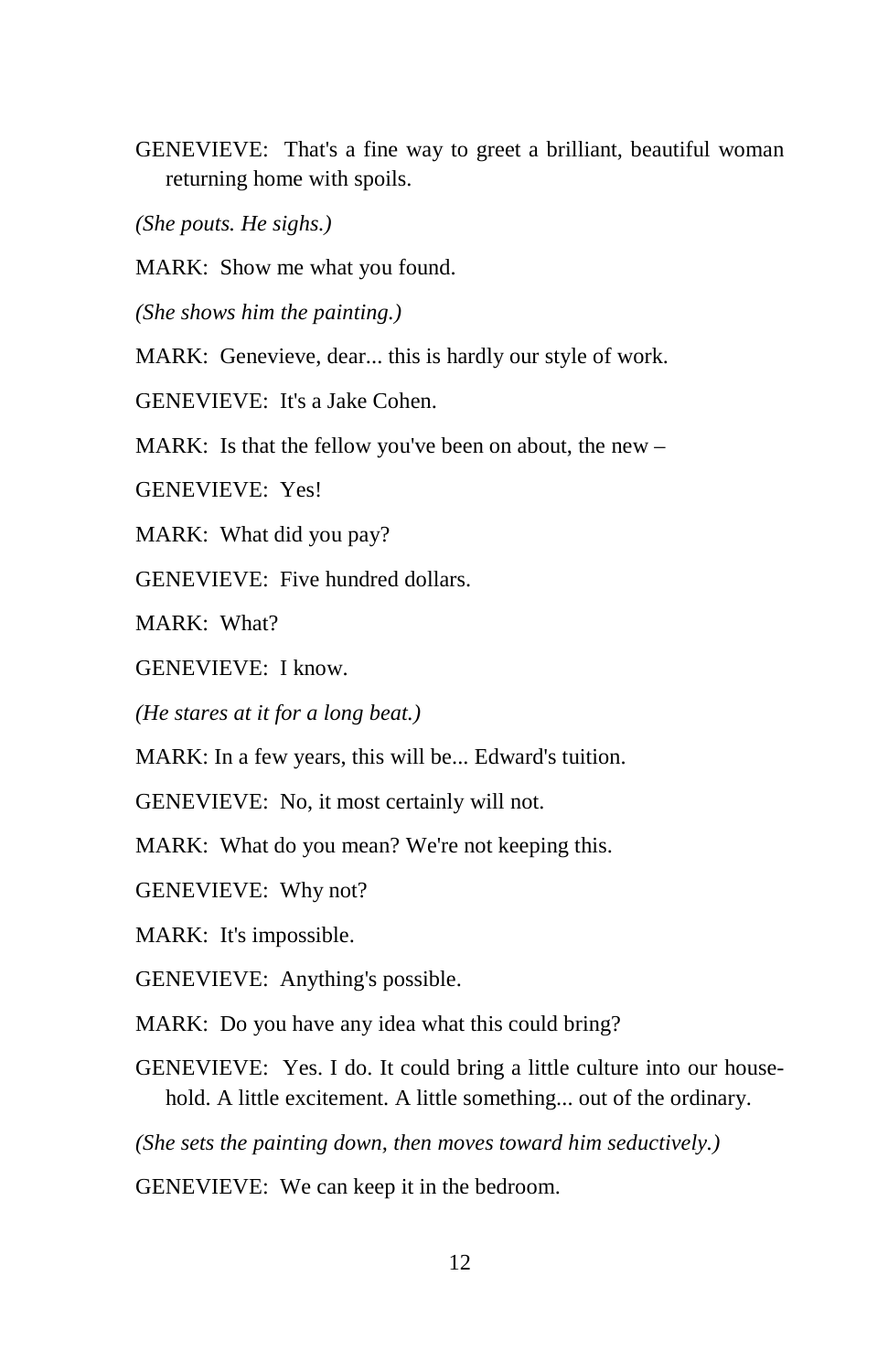MARK: Honey, the Smalls are expecting us.

*(She starts to kiss him. He resists at first—clearly accustomed to saying no—but as she buries herself in his neck, his eye returns to the painting, from which he cannot look away. She starts to back him up slowly toward the couch, and as she does, he begins to give in to the passion which is suddenly interrupted as he trips over the discarded pair of sneakers and falls backward onto the floor.)* 

MARK: Damn it!

GENEVIEVE *(giggling)*: Are you okay?

*(MARK hauls himself back to his feet, grabbing the sneakers on the way.)* 

MARK: No. Why can't Edward keep this house the way we want it?

GENEVIEVE: He tries, Mark.

MARK: He doesn't try that hard! It's like his life just leaks out all over the place. He leaves trails behind him everywhere he goes. Like he never learned to color inside the lines.

GENEVIEVE: He's a young man.

- MARK: I'm a man, too. You don't see my things where they're not supposed to be. It's that therapist. "All boys your age need to express themselves." What kind of advice is that? He needs to learn constraints.
- GENEVIEVE: He's finding himself.
- MARK: He can find himself within the confines of what's appropriate for a normal human being.
- GENEVIEVE: Darling. I have a small suggestion. Let's just put these over here for a while...

*(She sets Edward's shoes neatly off to the side of the couch, then rests the painting beside them.)* 

GENEVIEVE: And then you and I, for a few little minutes, we'll just focus on us.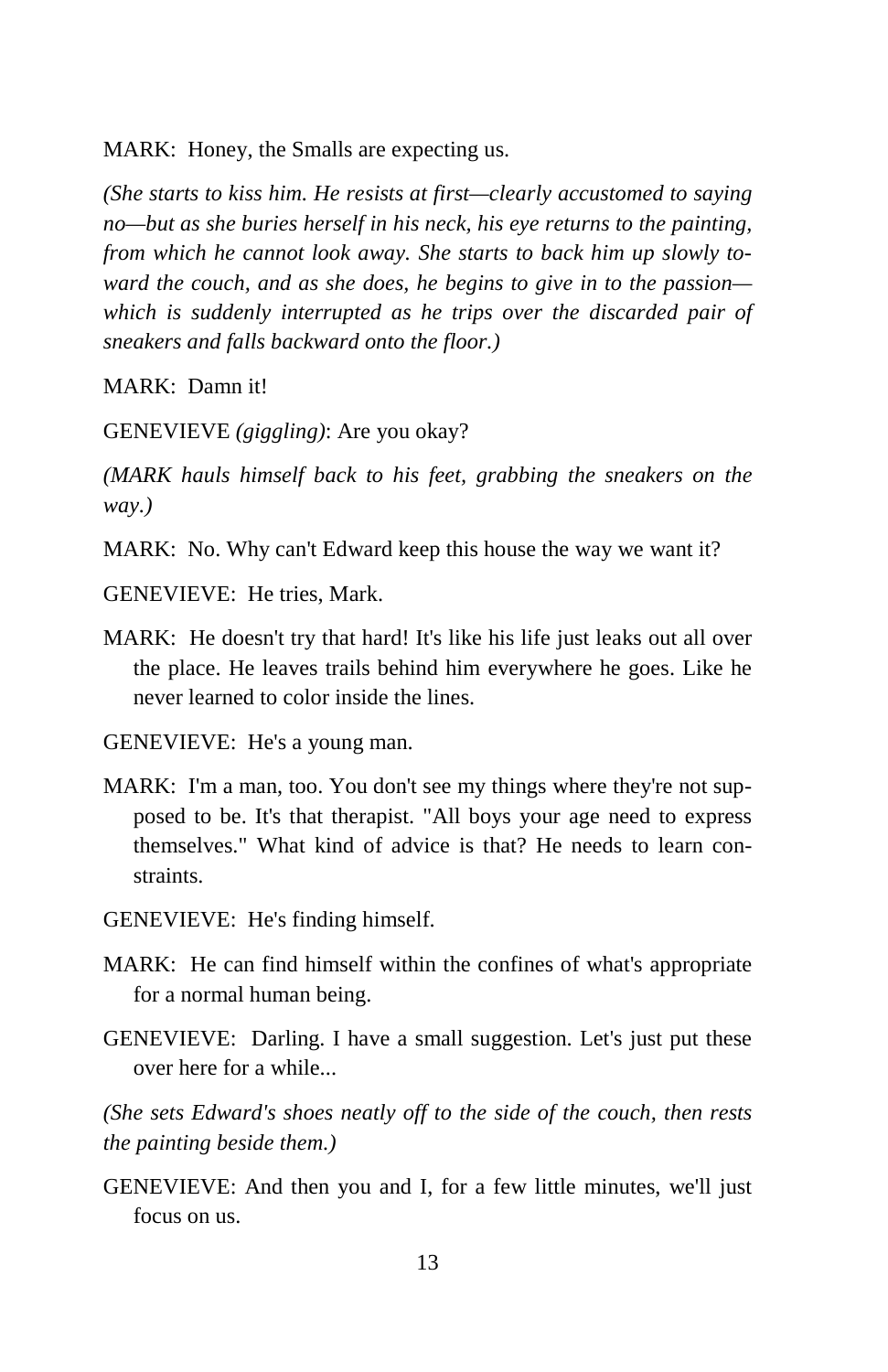*(She begins to caress and seduce and kiss him again.)* 

GENEVIEVE: We'll go back in the bedroom, you'll unfasten my necklace, you'll help me take off this silly little outfit.

MARK: We don't have time.

GENEVIEVE: You can arrange my hair for me, choose my earrings, tell me what dress to put on. You can even help me into my lingerie, like you used to, remember? It makes me feel so beautiful.

*(A beat.)* 

MARK: Quickly.

*(They disappear into the bedroom. A beat later, EDWARD emerges from a different bedroom, yawning and stretching as if just awoken.)* 

#### EDWARD: Dad?

*(No answer. He looks for his shoes, sees where they've been moved, picks them up, then notices the painting. He slumps beside it on the couch, dumping his shoes back onto the floor, then picks up the painting and stares at it for a long beat, bewildered by its presence in his home. As he continues to examine it, he begins, half-consciously, to touch himself. His ardor grows quickly, as only a teenage boy's ardor can. He looks around again, trying to determine whether he's alone.)* 

#### EDWARD: Dad? Mom?

*(No answer. He waits a short beat, then takes the painting with him back into his bedroom. MARK and GENEVIEVE reappear from their bedroom. He is readjusting his clothes. She is wearing only lingerie.)* 

MARK: I just... can't.

GENEVIEVE: Mark.

MARK: Edward's here. You need to put on clothes. And we're late enough already as it is.

GENEVIEVE: What's happening to us?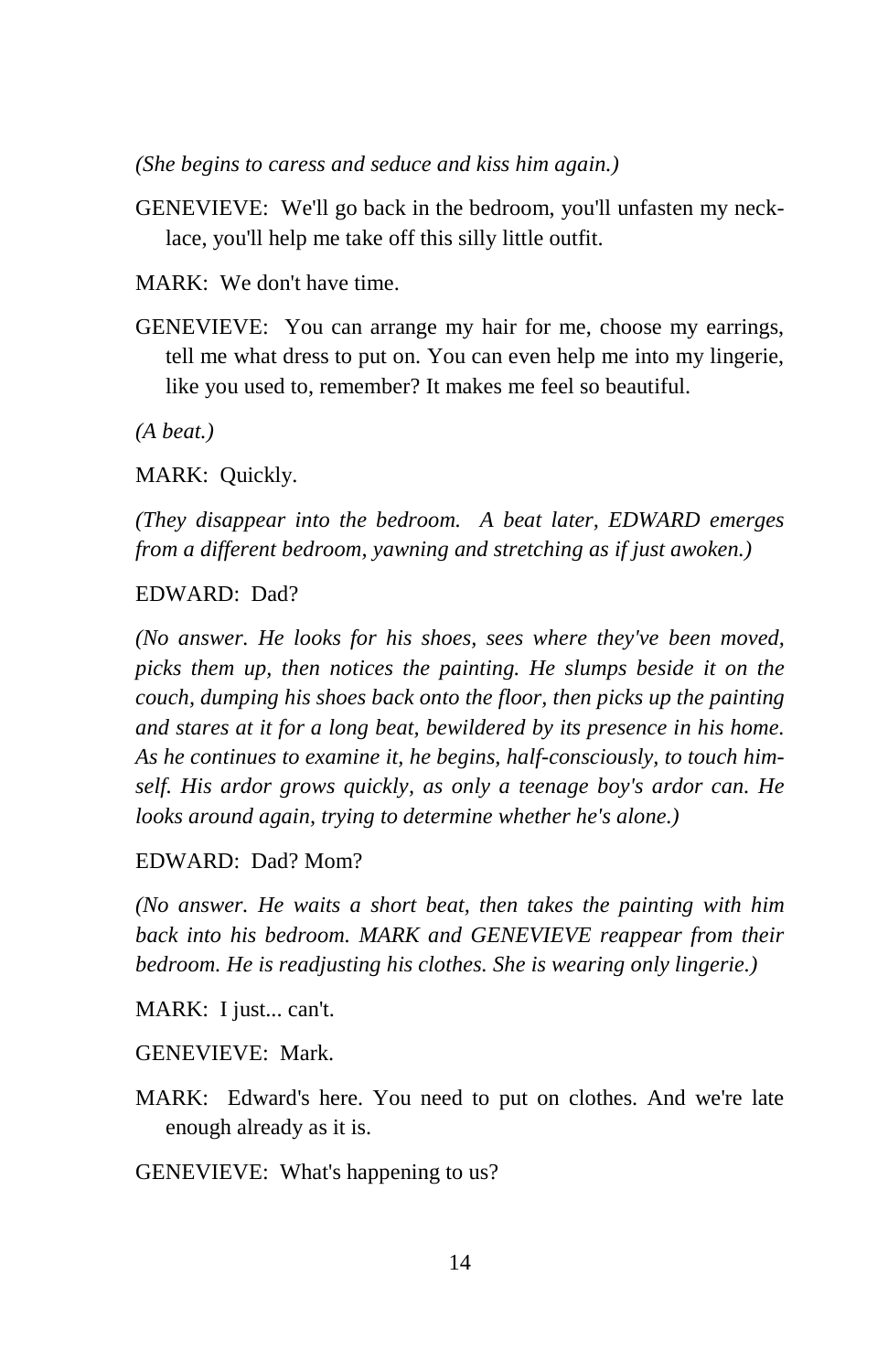- MARK: Nothing's happening. Nothing. We have dinner plans. I'm hungry, for God's sake.
- *(A beat. She notices the shoes on the floor, picks one up.)*
- GENEVIEVE: You never want me anymore.
- MARK: That's not true, Genevieve.
- GENEVIEVE: He leaves the shoes here because this is where he takes them off and puts them on every day. This is the natural place they end up. It's... organic.
- MARK: I have no idea what you're talking about. Shoes have a place. Things go where they go.

GENEVIEVE: You're so literal.

MARK: I'm grounded. Will you go get dressed?

*(A quick beat, then she drops the shoes at her feet and exits.)* 

GENEVIEVE: You can go by yourself.'

MARK: Genevieve...

*(She is gone. He yanks the shoes up off the floor, looks around for somewhere to put them, then heads toward EDWARD's room, opening the door without knocking.)* 

MARK: Edward! You have to start learning to –

EDWARD *(from offstage)*: Dad!

MARK: What are you doing? Stop that!

*(MARK flings the shoes at EDWARD.)* 

EDWARD *(from offstage)*: Ow! Dad?

*(GENEVIEVE re-enters, wearing a robe.)* 

GENEVIEVE: What's the matter? What happened?

MARK: He has the painting in there. In his room.

GENEVIEVE: Eddie does?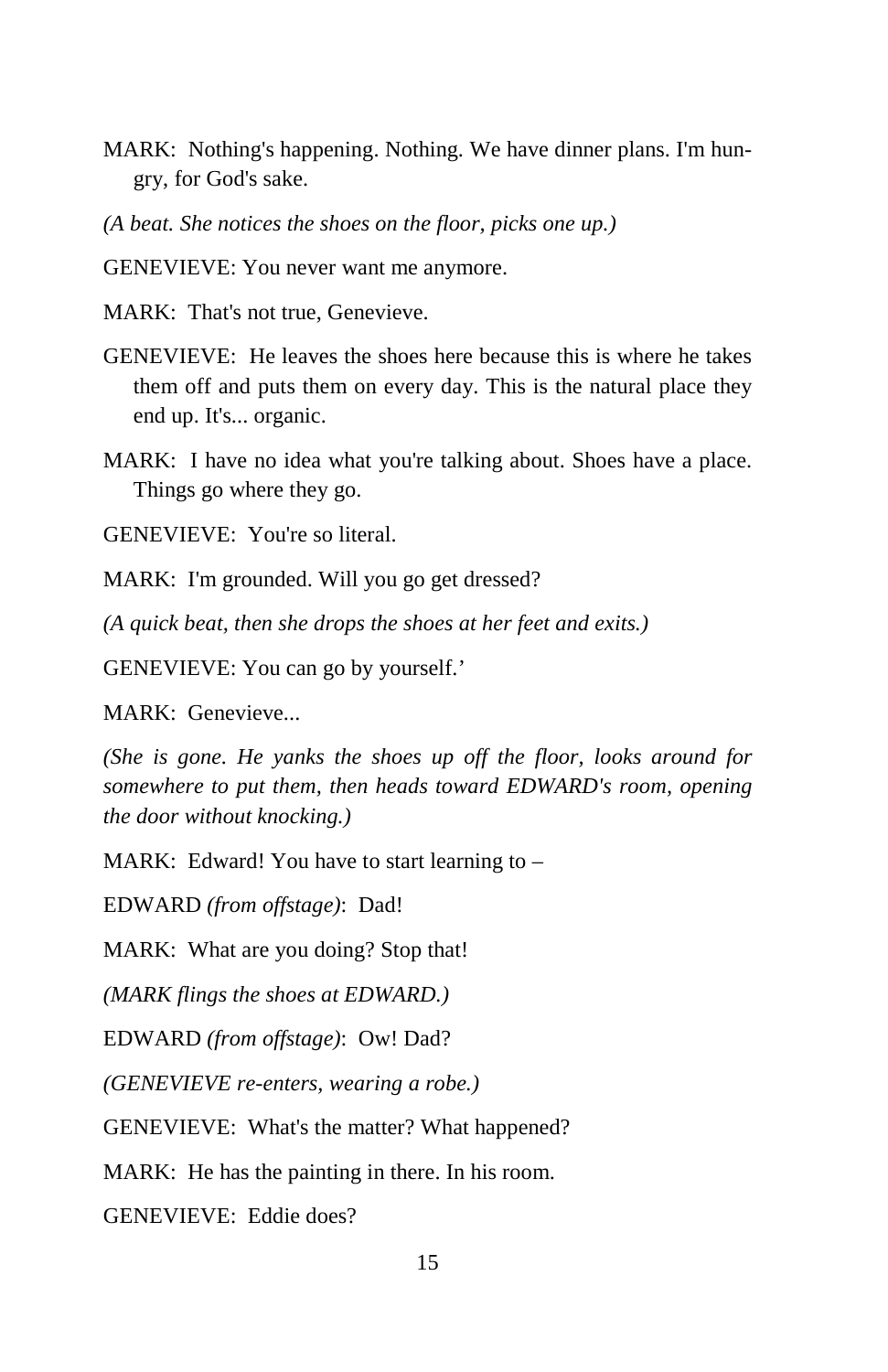- MARK: He was "using" it, Genevieve.
- *(A beat. She understands.)*
- GENEVIEVE: The Jake Cohen?
- MARK: Yes, for God's sake, the Jake Cohen! He turned your precious painting that you HAD to bring into this house into some fifty thousand dollar porno magazine.
- GENEVIEVE: Mark! Stop. Listen to yourself. Wait for a second. Think. He's a boy. It's... that kind of image. You would have done the same thing at his age.
- MARK: I didn't even know things like that existed when I was his age!
- GENEVIEVE: Things like what, exactly? Art? Fine, abstract art?
- *(MARK indicates the still life on the wall.)*
- MARK: That is fine art, Genevieve.
- *(MARK indicates EDWARD's bedroom.)*
- MARK: That, what's in there, that's... a lack of discipline. We have to stop this permissiveness once and for all. There will be no more sloppiness in this household. No more therapists. No more selfexpression. No more shoes.
- *(A quick beat.)*
- GENEVIEVE: Good, then. We'll all go barefoot.
- MARK: Don't you mock me, Genevieve. This is critical. Edward, get out here!
- GENEVIEVE: Whatever you think you're about to do, Mark, you'd better think twice about it.
- MARK: Oh, I've already thought twice.
- GENEVIEVE: You'd better just take a deep breath, say a prayer, do whatever you have to, because I'm not about to stand here and let you humiliate our son for being desirous. There's nothing wrong with what he did.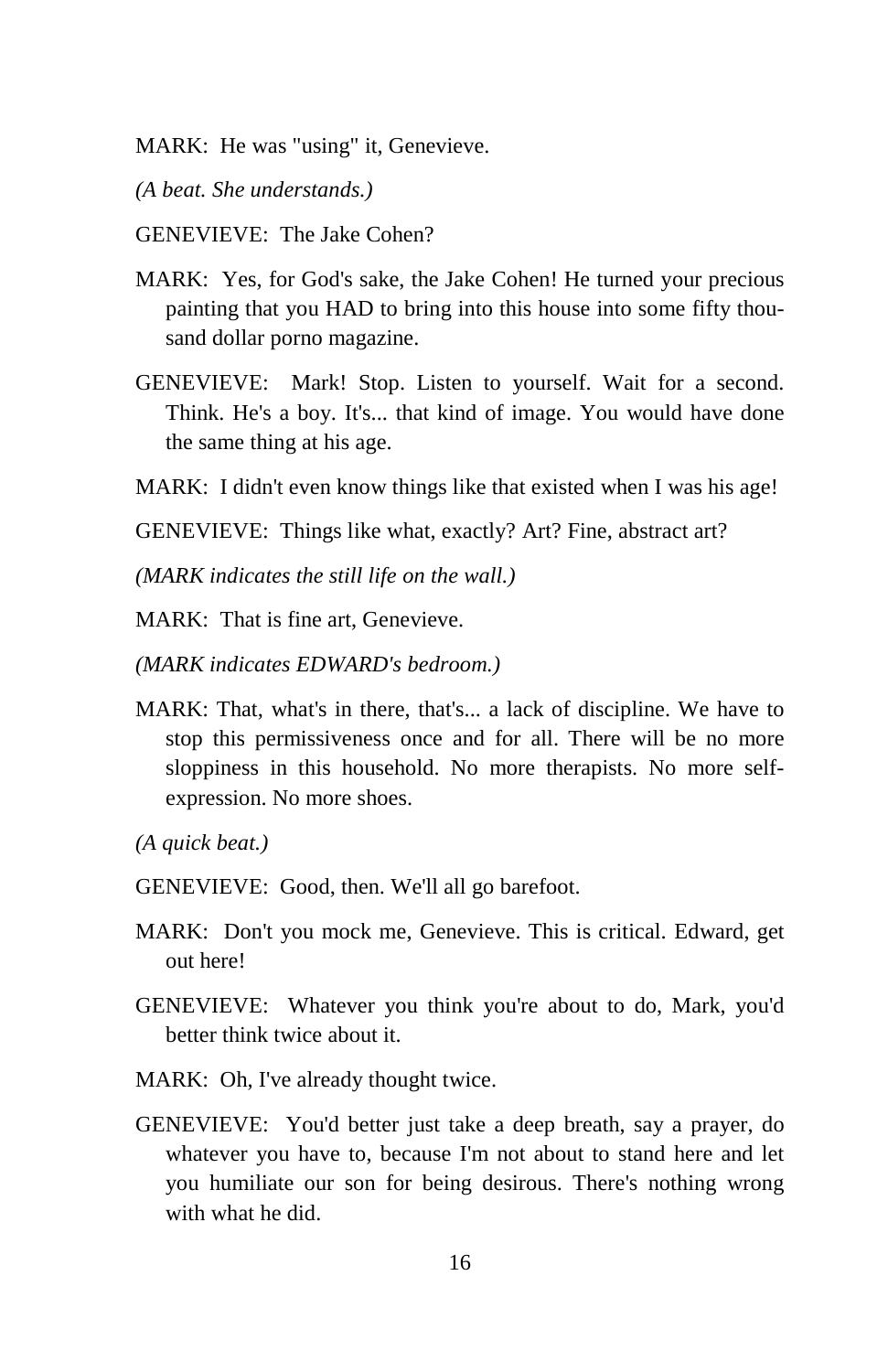- MARK: Desirous? He was debasing himself with a painting. Edward! Can't you see why that's wrong?
- GENEVIEVE: You don't give a damn about that painting. I could see it in your eyes the second I showed it to you. All you care about is what it's worth, what you could make off of it.
- MARK: We need the money.
- GENEVIEVE: We need so much more than money I can't even stand it!
- MARK: Genevieve –
- GENEVIEVE: You know what's making you so mad? The fact that your son has more passion in his heart in fifteen minutes than you've had in the last fifteen goddamn years.

*(A long beat. EDWARD enters, crying. He is walking gingerly, as if injured.)* 

- EDWARD: I'm sorry, Mom.
- GENEVIEVE: No, no, no, no, no. You didn't do anything wrong, Edward.
- MARK: Yes, he did. He –

EDWARD: YOU did!

MARK: I did?/ I did?

EDWARD *(overlapping)*: Yes!

MARK: You have got a lot to/ learn, young man.

GENEVIEVE *(to EDWARD, overlapping)*: What did he do?

MARK: You're sick. You have a sickness./ You need to learn how to control --

GENEVIEVE *(to MARK, overlapping)*: What did you do? Mark!

*(He falls silent.)*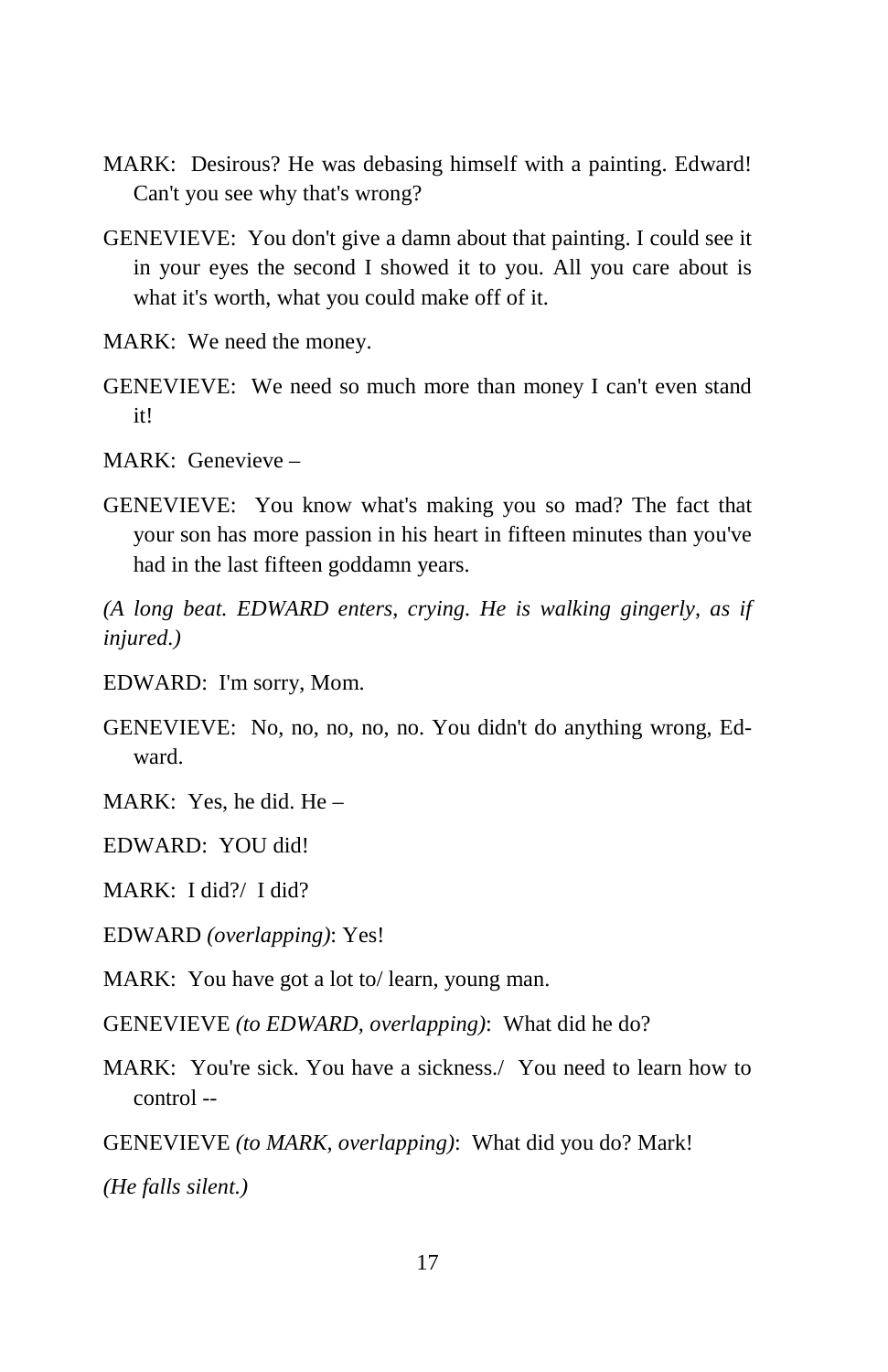GENEVIEVE: What did you do?

*(A beat. GENEVIEVE watches as EDWARD limps across the room to the couch.)* 

MARK: Nothing. It was an accident.

GENEVIEVE: Tell me you didn't just –

MARK: They slipped! I was just trying to say something.

GENEVIEVE: You hit your own son/ in the –

MARK *(overlapping)*: I did not!

GENEVIEVE: You did.

EDWARD: Yes, you did.

MARK: It was an accident, for God's sake.

GENEVIEVE: Like hell it was.

EDWARD; It was not.

MARK: All I did was draw a line. A clean, clear, straight-and-narrow line, right through all this nonsense. Exactly what a father needs to be doing. What I should have been doing a long time now. *(to ED-WARD*) And honestly? Deep down? You probably wanted me to.

#### **SCENE THREE**

*(Earlier the same day. An apartment. A couch, a large mirror hanging over it, and several boxes of trash heaped in the center of the room. LOLA, a vivacious woman, picks up a random object, eyes it, thinks about throwing it in the trash can, then puts it back where it was. Another object, a quick decision this time: the trash. A beat, then back to the first object: the trash as well. A knock at the door. She checks her watch, starts to primp herself in the mirror, stops herself, then opens the door. It is TYLER, a thoughtful and sweet young man.)* 

LOLA: You're early.

TYLER: Sorry?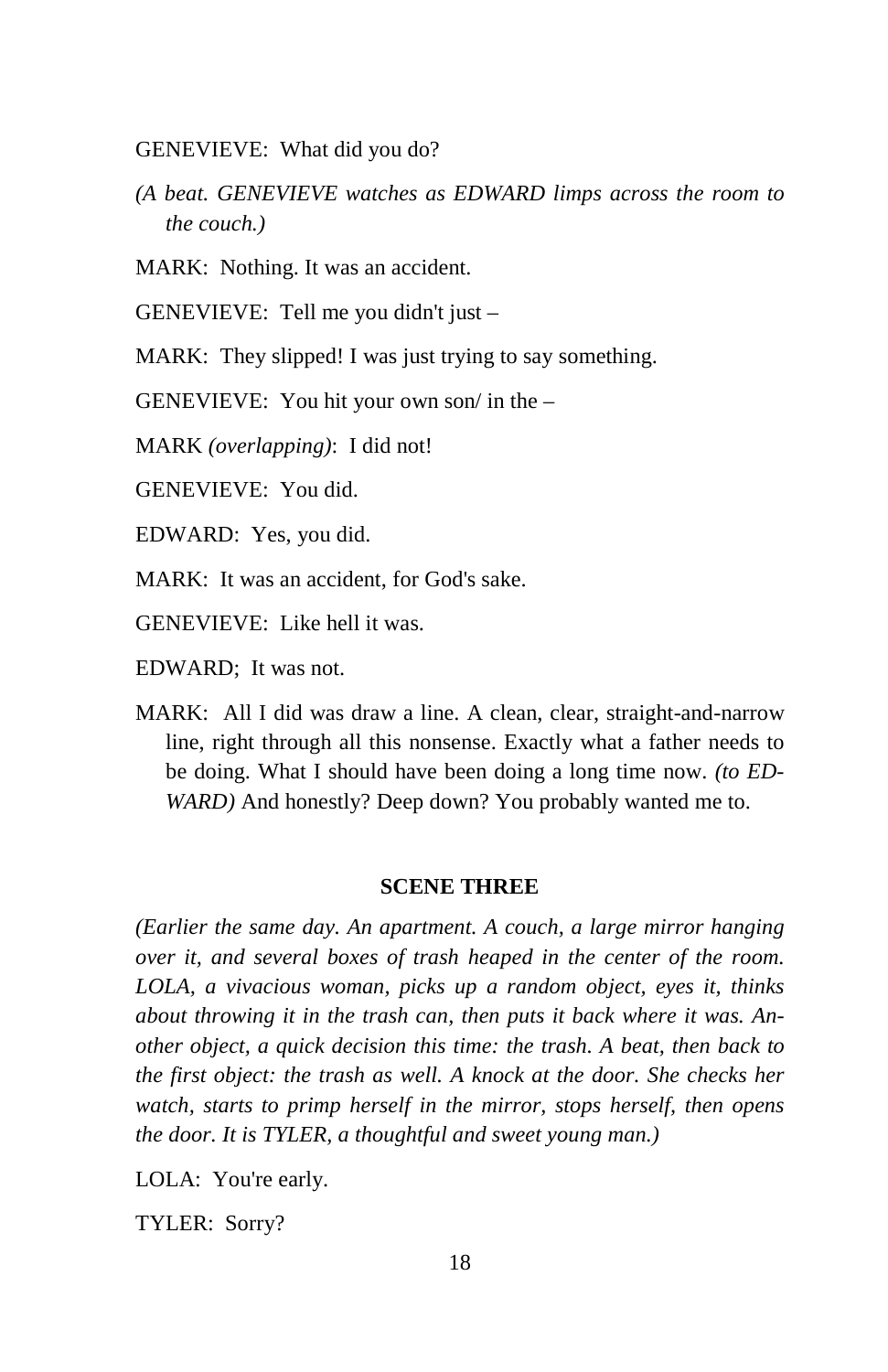- LOLA: I was told noon.
- TYLER: Oh. That's... no.
- LOLA: You here to haul out the junk?
- TYLER: I'm here about the painting. Lost: one abstract nude, generous reward? I saw a flyer.
- LOLA: Oh... wow. I'd given up. It's been...
- TYLER: Sorry. I got here as quick as --
- LOLA: Wait. Why didn't you call? And... how did you find me?
- TYLER: Well, on the flyer I saw your number was torn off, but it did have your name, so I just, you know... asked people.
- LOLA: People? What people?
- TYLER: On the street. In the neighborhood. Excuse me, do you happen to know a woman named Lola who lives around here?
- LOLA: You did not.

TYLER: I had no other way.

- LOLA: That is so... that had to have taken like, what, a day?
- TYLER: Four. Well, parts of four. Maybe all together a full day. Anyway, it was no big deal. I met so many nice people. I never realized what a great neighborhood this is. I actually just moved out of a place around the corner. Funny how you don't really appreciate something until you lose it.
- LOLA: I'm sorry... who are you again?

TYLER: Tyler.

LOLA: Thank you, Tyler.

*(She shakes his hand.)* 

TYLER: You're quite welcome.

LOLA: And how... I mean... you have it? The painting?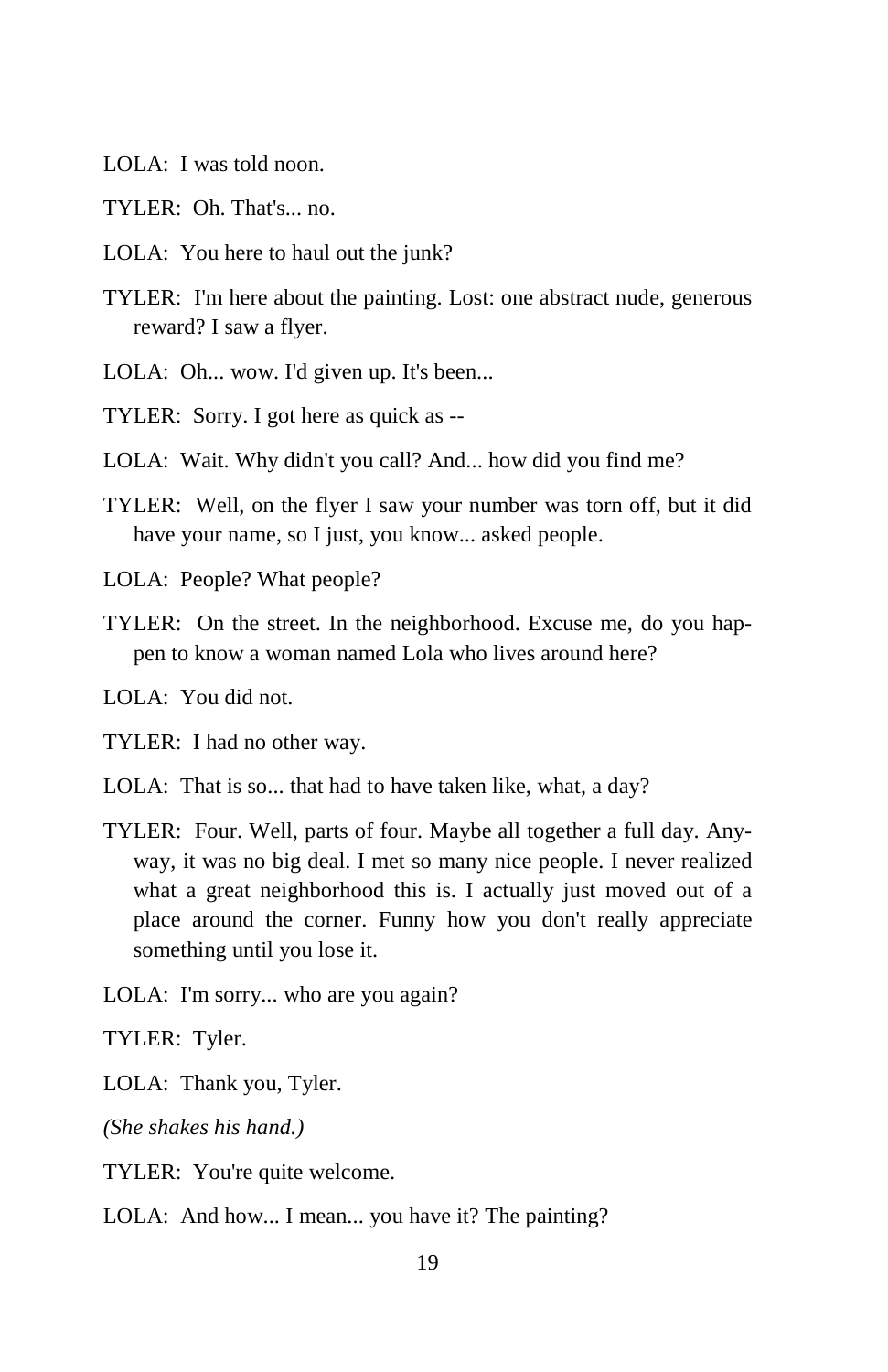- TYLER: Oh. Uh, no. But I think I know who does! Only I can't find him. He won't return my calls. He's... the guy whose place I just moved out of. Anyway, he changed the locks already, which is nothing short of miraculous, given what kind of guy he is, or I'd have just gone in and taken it off the wall for you. Which would been okay, really, wouldn't have been, you know, stealing, because he actually sort of gave it to me. The painting. It was a gift. But I didn't really force the issue, you know, I didn't try to get the new key from the landlord or anything, because I wasn't even sure I'd be able to find you. Know what I mean?
- LOLA: Yes. No. I mean—
- TYLER: You think I'm crazy, I know.
- LOLA: No, I was just expecting --
- TYLER: No, it's okay, I think I'm crazy, too. I mean, I've just spent four days trying to find some strange woman who's looking for her painting, and --
- LOLA: And you don't even/ have the painting.
- TYLER *(overlapping)*: Have the painting, right. What the hell's wrong with me?

LOLA: I know. What IS wrong with you?

*(They chuckle together, LOLA half-nervously. A quick beat.)* 

TYLER: I really –

LOLA: So, I should be  $-$ 

*(A quick beat.)*

TYLER: You first.

LOLA: No, you.

TYLER: I insist.

LOLA: Are you always this... you know... nice?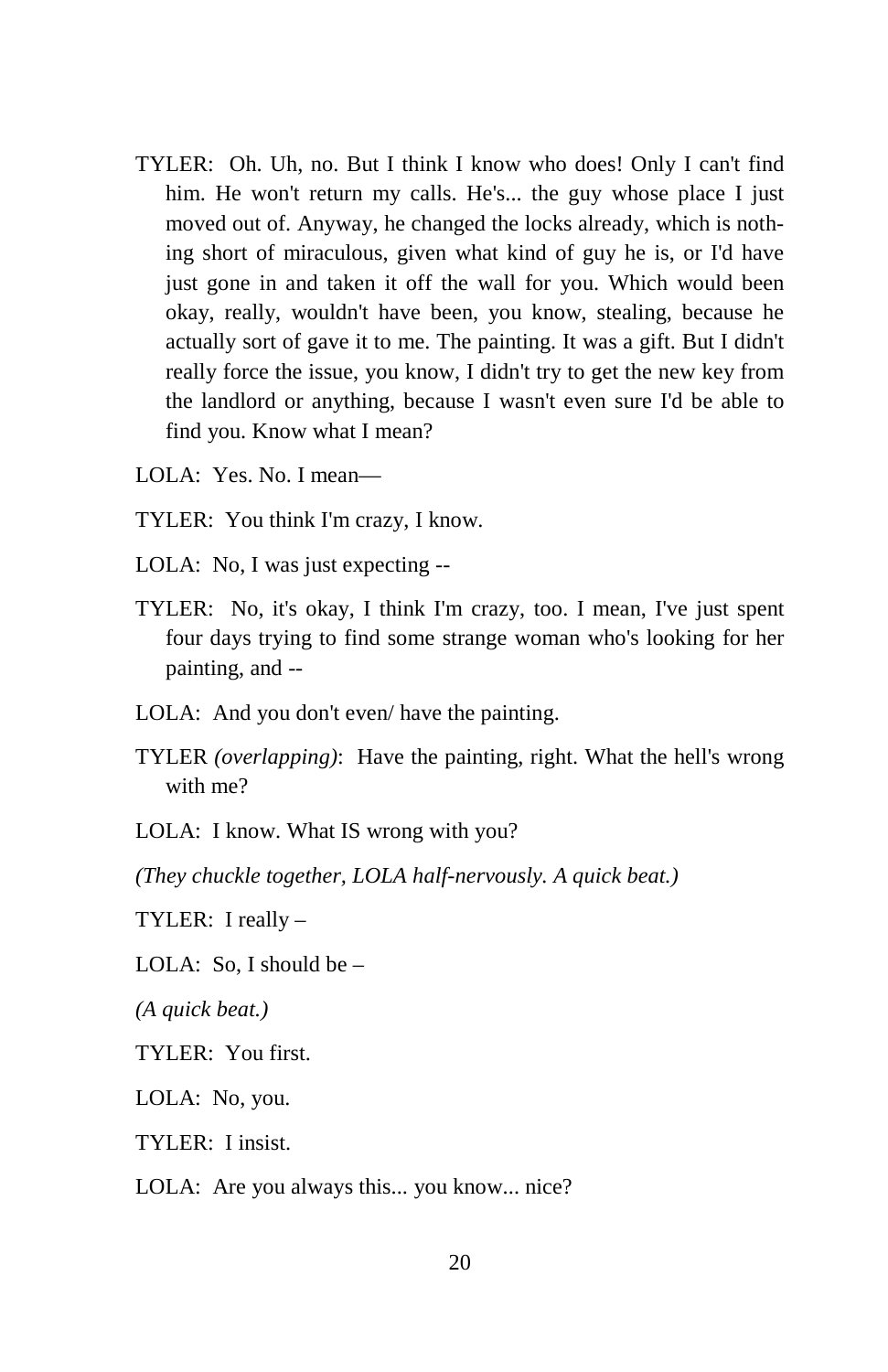- TYLER: You say it like it's a bad thing.
- LOLA: No, I'm sorry. Forget it. What were you going to say?
- TYLER: It's not like I'm ashamed of it.
- LOLA: No, of course. And you shouldn't. It's --
- TYLER: Too many men are afraid to be gentle and kind. We're all such adolescent, juvenile pigs. I mean, I feel like... we ought to be ashamed. Don't you think?
- *(LOLA tries to respond, but doesn't even know where to start.)*
- TYLER: Sorry. Here.
- *(He holds out a piece of paper.)*
- TYLER: You can ask my old roommate about the painting yourself. This is his number. Sorry I bothered you.
- *(She takes the paper. He starts to leave.)*
- LOLA: Wait. Stop. We're having a conversation here. You can't just walk out.
- TYLER: You don't have... junk to gather?
- LOLA: No. I'm done. It's all going. I'm getting rid of everything, I've decided.
- TYLER: You're not... moving, too, are you?
- LOLA: No. This is... I'm trying to figure out what I want and don't want. In general. It's just... never mind.
- TYLER: No, you don't have to do that.
- LOLA: Do what?
- TYLER: You just interrupted yourself./ But I'm not—
- LOLA *(overlapping)*: No, I didn't, did I?
- TYLER: Yes, you did, you didn't even notice. But I'm not the kind of guy who --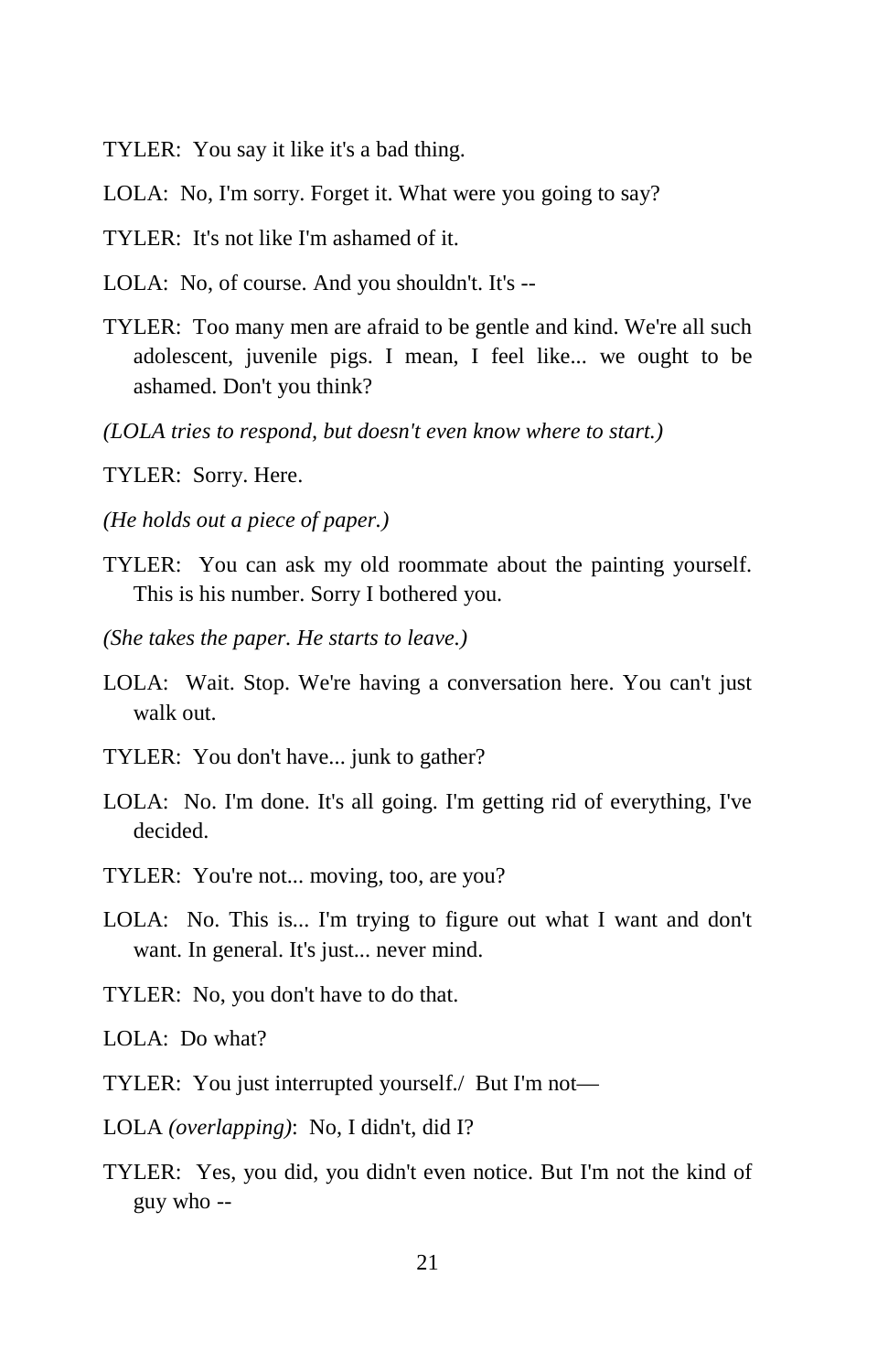- LOLA: It wasn't really anyth --
- TYLER: No. I'm not the kind of a guy who needs to control a conversation. Or a woman, for that matter. You can just open up, I promise. Without judgment.

*(A beat.)*

LOLA: You're a little bit annoying. How's that?

*(A quick beat.)* 

LOLA: I mean, you're cute, too, but really annoying. You spent the better part of four days trying to find me to tell me... nothing definitive whatsoever about anything at all?

*(A quick beat.)*

- TYLER: It's... a bit more complicated than that.
- LOLA: Is that actually possible?
- TYLER: Well, it's... yes? Sort of. I just... really wanted to find a way to meet the woman behind that painting.
- LOLA: Gee, I wonder why you might want --
- TYLER: Oh! No! It's not, you know, THAT. Believe me. No.

LOLA: Sure.

- TYLER: I swear! It was just... when I first saw the painting... you have to understand the context. This guy, my ex, my ex-roommate, he's like... stuck in puberty. And he's got this thing about... don't take this the wrong way, but... porn.
- LOLA starts to respond, but he continues, cutting her off.
- TYLER: I know, I know. I mean, where I grew up, when you had that stuff, you hid it. Like... under some old rugs inside a piano down in your best friend's basement. But he had it everywhere! I mean, seriously: everywhere. Magazines, web sites, DVDs. You would not believe how many DVDs. And after a while, it starts to get inside you. You start to see it everywhere you look. Billboards, they look like porn. Commercials, porn. TV shows, newspaper photos. Porn,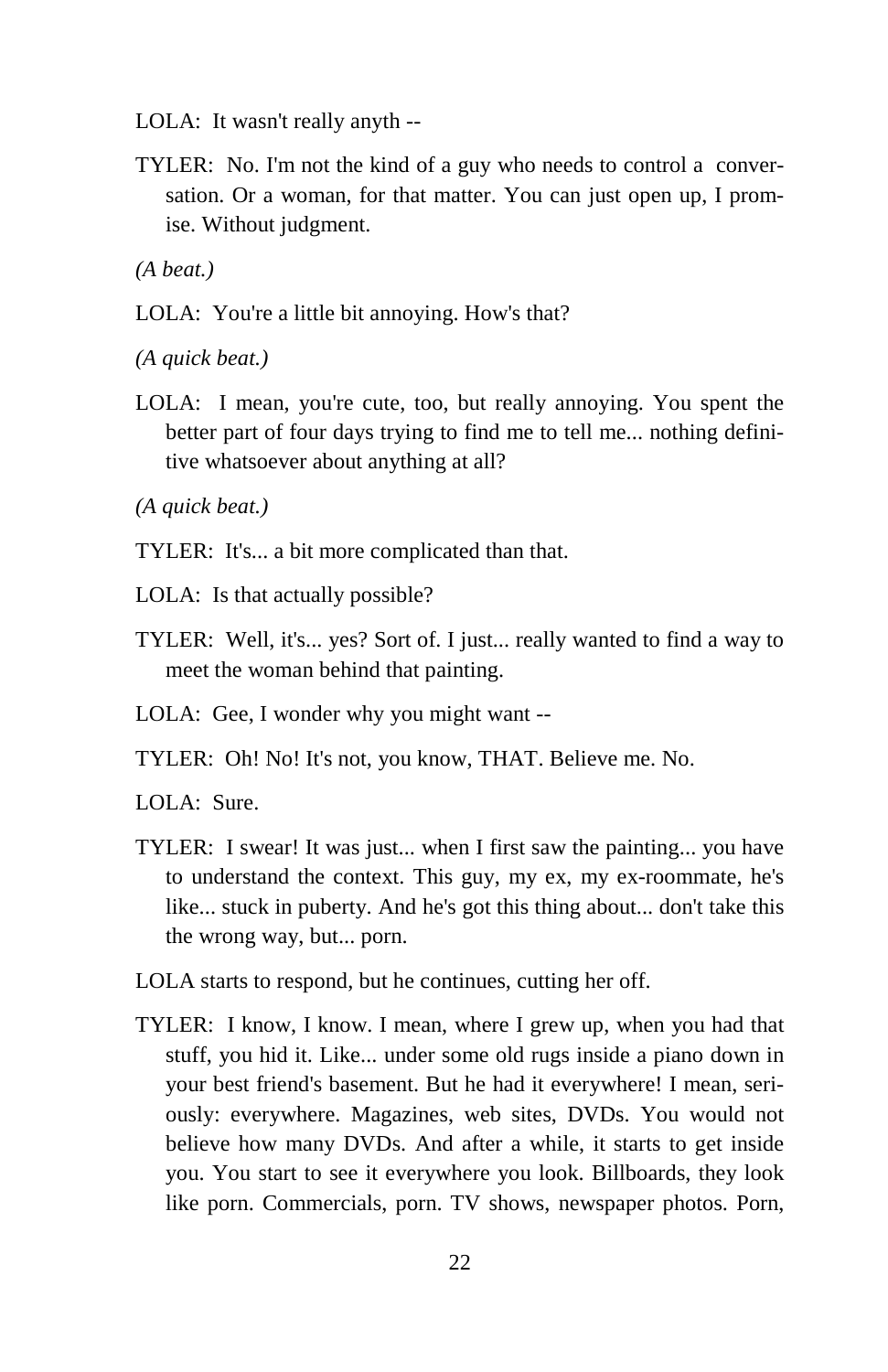porn, porn, porn, porn, porn, porn, porn. Even the way the woman at the organic market reaches up to put almond butter on the top shelf looks like a scene from a porn movie.

*(With TYLER's back turned, LOLA, confused, lifts her arm as if she's re -stocking a shelf. As he turns around, she lowers her arm quickly.)* 

TYLER: And then, one day, he brings home this.... well, I mean, at first glance, I thought it was just more porn. And I thought... wow, I have to get out of here. I have to change my life. So I started. I moved. And then I saw your flier, and I thought That's what I need to do. I need to help this woman. I need to be there for her. And so... I'm here.

*(A quick beat.)* 

- LOLA: You're here for me? To be here for me?
- TYLER: Yes. I mean I really thought, honestly, on behalf of all men everywhere... I thought we owed it to you.
- *(A quick beat.)*
- LOLA: Oh my god. Who the hell do you think you are?

TYLER: Excuse me?

- LOLA: You are so completely self-deceived. You have no idea. You don't know what I need. You don't even know me.
- TYLER: I feel like I do, though, from --
- LOLA: And what makes you think you're so important? That you, on behalf of all men, can have some effect on me? I've never actually heard anything more arrogant in my entire life.

TYLER: I didn't mean to --

LOLA: And you can't tell me, you can't, that in some small part of your brain, somewhere, you didn't actually think that if you came here, if you did this thing for me, this big thing that's supposed to be some gigantic apology, that I might actually reward you with, I don't know, a blowjob?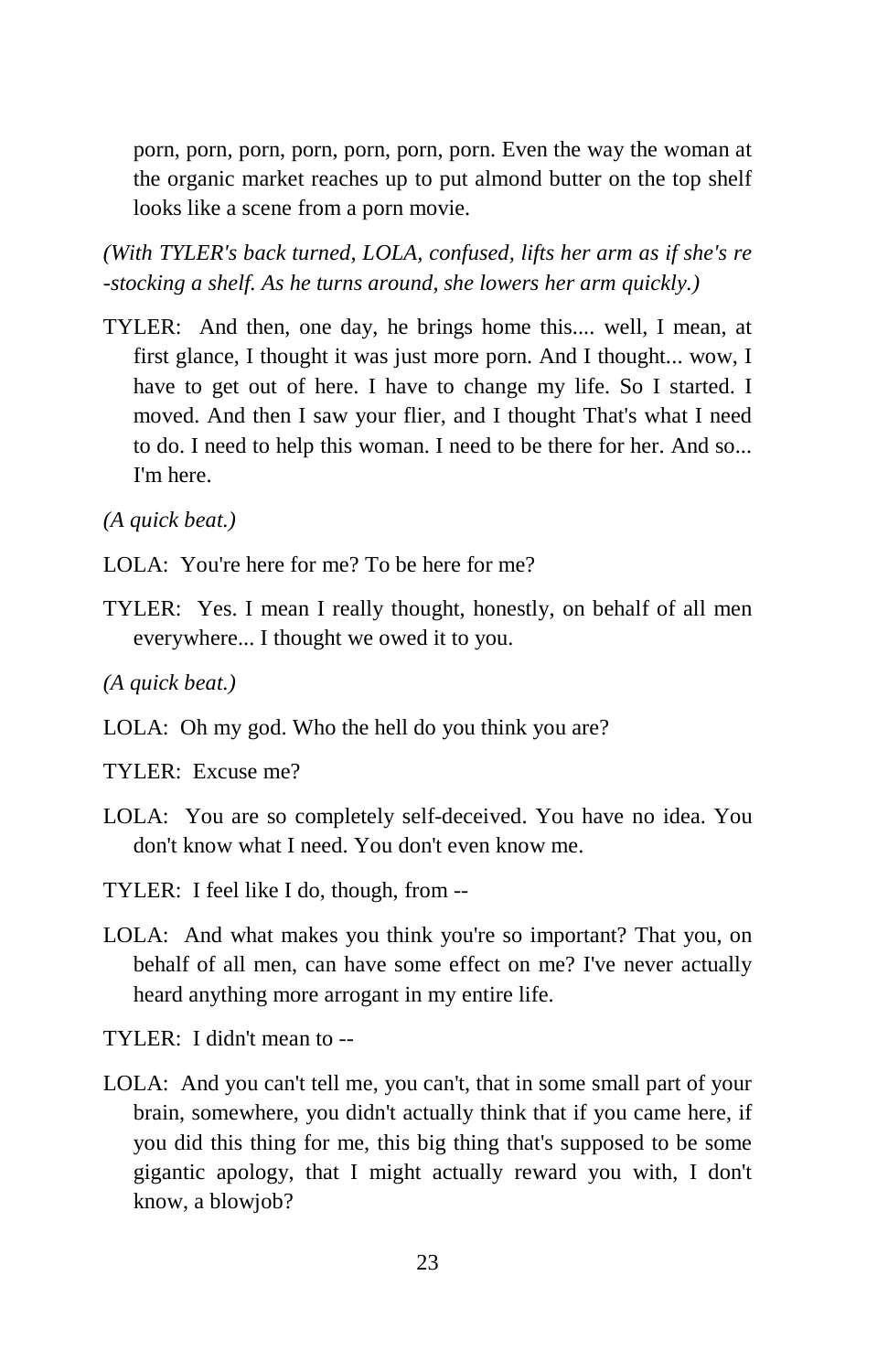TYLER: No!

LOLA: I'm a lesbian, for god's sake!

*(A quick beat.)* 

TYLER: Really?

LOLA: I don't know. What does it matter?

*(A beat.)* 

- TYLER: You know, I really did think about your painting a lot. Every time I saw the flier, with that little sketch you did, I thought Why this image? Why that pose? Why those colors? What does it mean? I thought maybe, if I let go of my ego enough, if I let go of myself, I might finally understand this amazing, mysterious, pornographic self -portrait.
- *(LOLA laughs at him.)*
- TYLER: Hey, at least I tried! I mean, how many idiots out there look at art and say Hey, that would look good with my lamp.
- LOLA: No, it's not that. That's totally admirable. It's just you're making one huge, critical mistake. I didn't paint it. I'm not even an artist. It's a picture of me, not by me. It was a gift. From the painter. And... I hate to tell you this, after everything you've done, but I think... I don't even want it any more.
- *(A quick beat.)*
- LOLA: Look... don't feel too badly. I mean, it's an honest mistake. You look at a painting, sometimes, and you see what you want to see, or what you're taught to see, instead of what's actually there. It's like with people, too.

*(A beat.)* 

TYLER: You know, sometimes my roommate... well, you know, I like to talk to women, to really get to know them. And I try to take care of myself, too. Eat well, exercise. My appearance. My hair. My clothes.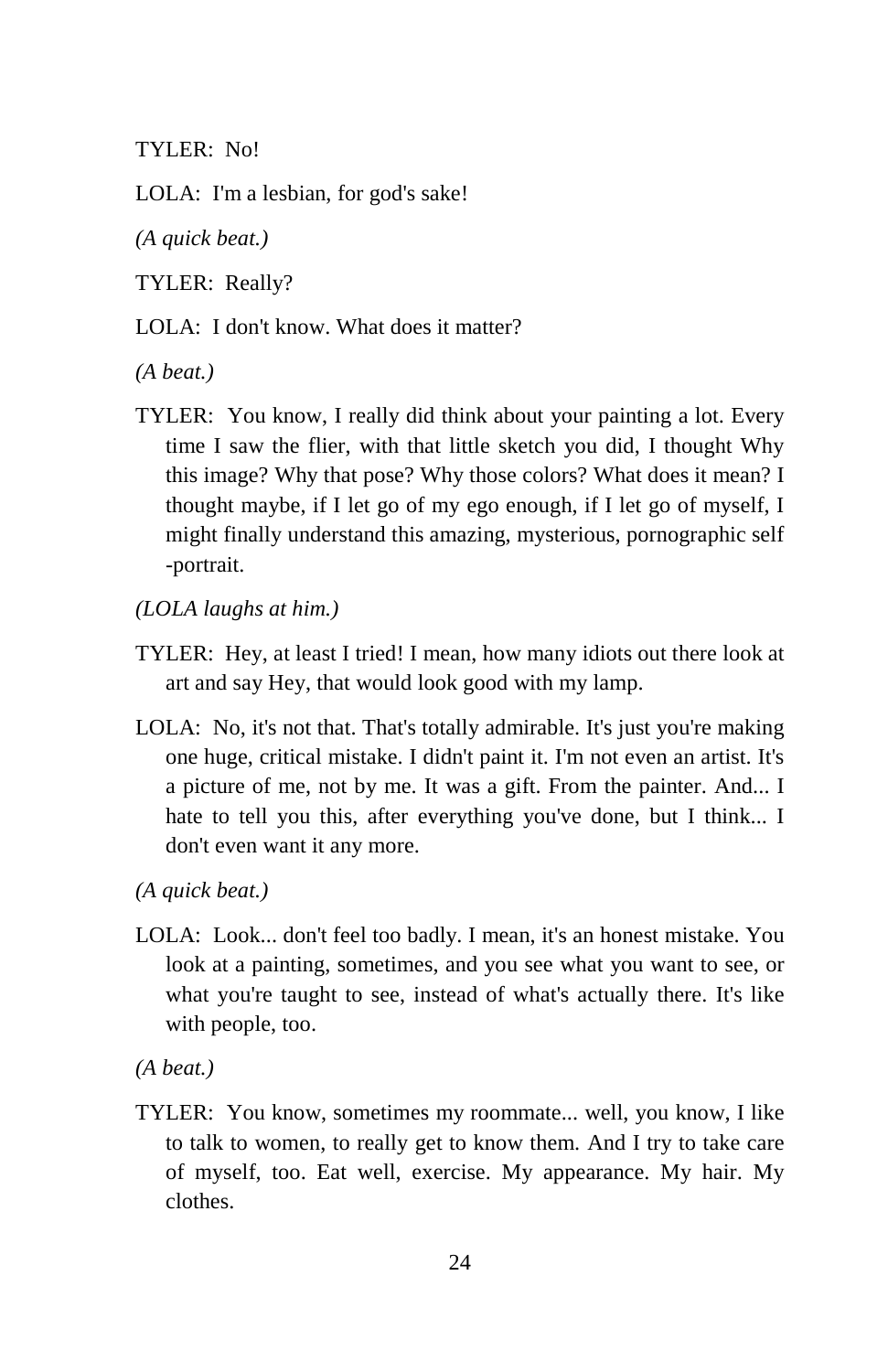LOLA: You look quite dapper.

TYLER: So sometimes... well, all the time, really...

LOLA: He calls you a fag.

TYLER: Yeah.

- LOLA: Look. Did you ever, I don't know, accidentally see him getting out of the shower and want to, you know... keep looking?
- TYLER: Buggy doesn't shower.

*(LOLA is doubtful.)* 

- TYLER: I'm serious! I have no idea how anyone ever gets within two feet of him.
- LOLA: Which... you've thought about doing.
- TYLER: No! No. Maybe. I really don't know. You have to understand, he completely disgusts me. Honestly, all men disgust me. They're so... but yes... maybe. Jesus, I'm sick to my stomach now. I have no idea what I'm saying. I feel like I'm losing my mind.
- LOLA: So you've got some mixed feelings. It's really not the end of the world. Besides, you've been staring at my tits since the minute you walked in here.

TYLER: No, I --

LOLA: Yes, Tyler, you have. AND you got all dressed up to meet me, too. I can even smell cologne, can't I?

TYLER: Yes.

LOLA: See? You didn't even know what I looked like and you wanted to fuck me. That has to count for something.

TYLER: I guess so.

LOLA: Hell, you even got a little bit turned on when I just said "fuck me," didn't you?

TYLER: Maybe.